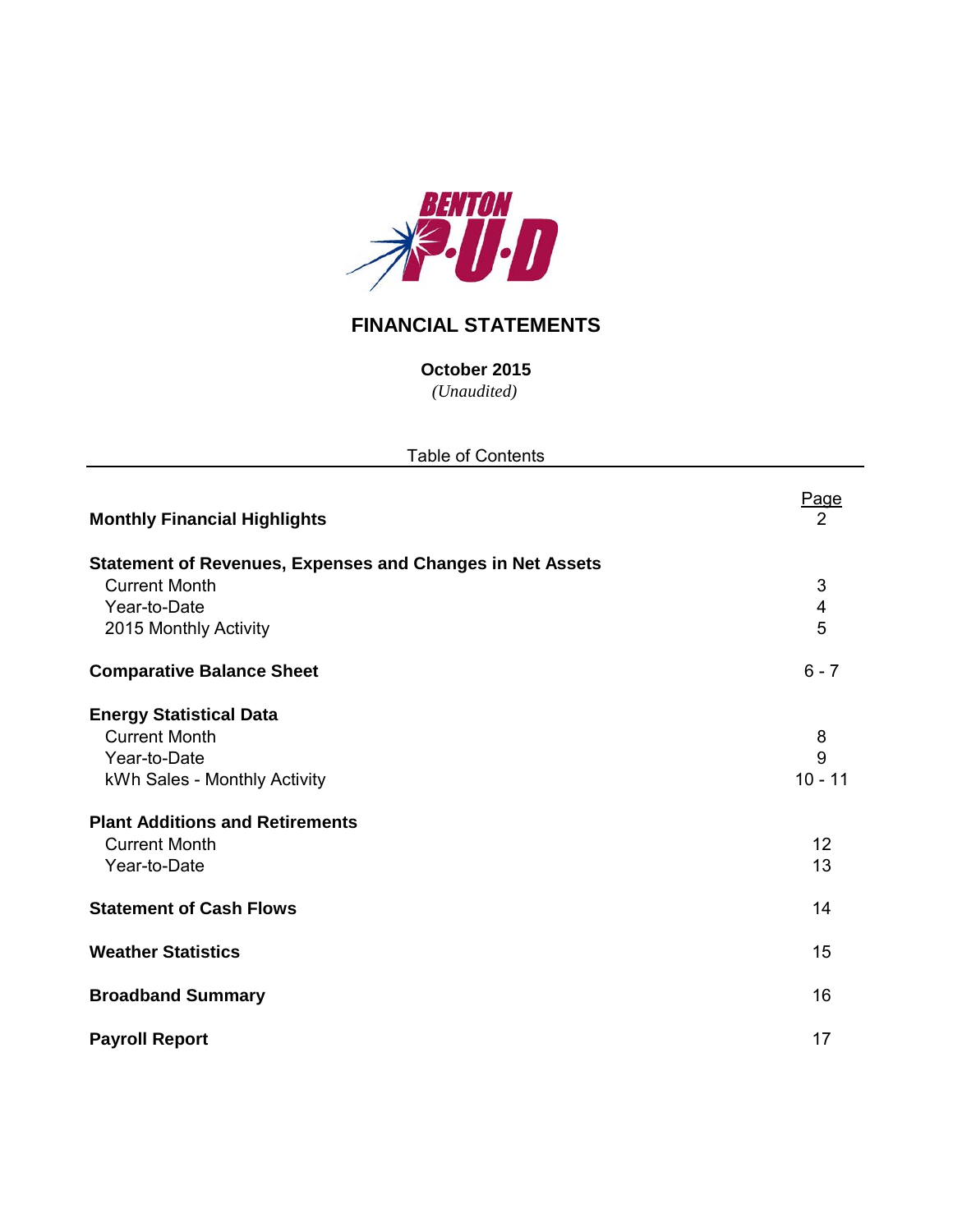

## *Financial Highlights October 2015*



Financial highlights for the month of October:

- The average temperature of 59.9° was 6.9° above normal. Heating degree days were 22% below last year.
- $\triangleright$  Total retail kWh billed during October was down 5% from last year and 3% below the amended budget.<br>  $\triangleright$  Net power supply costs were \$6.5 million for the month with sales for resale of \$1.3 million and an averal
- 
- $\triangleright$  Net power supply costs were \$6.5 million for the month with sales for resale of \$1.3 million and an average price of \$26 per MWh.<br>  $\triangleright$  October's non-power operating costs of \$1.6 million before taxes and depreci  $\geq$  October's non-power operating costs of \$1.6 million before taxes and depreciation were 5% below the amended budget.<br>  $\geq$  Capital expenditures were approximately \$1.1 million for the month.
- Capital expenditures were approximately \$1.1 million for the month.
- $\triangleright$  Contributions in aid of construction are expected to offset Broadband capital expenditures.

|                                                                                                                                     |          | (in thousands of dollars) |            |           |            |         |         |           |            |           |            |            |                  |                                 |
|-------------------------------------------------------------------------------------------------------------------------------------|----------|---------------------------|------------|-----------|------------|---------|---------|-----------|------------|-----------|------------|------------|------------------|---------------------------------|
| <b>Change in Net Position</b>                                                                                                       | Jan      | <b>Feb</b>                | <b>Mar</b> | Apr       | May        | Jun     | Jul     | Aug $(1)$ | <b>Sep</b> | Oct       | <b>Nov</b> | <b>Dec</b> | <b>Total YTD</b> | <b>Amended</b><br><b>Budget</b> |
| Actual                                                                                                                              | \$1,013  | (\$1,035)                 | \$945      | (\$1,461) | (\$546)    | \$217   | \$159   | \$182     | (\$1,016)  | (\$1,740) |            |            | (\$3,282)        |                                 |
| <b>Budget</b>                                                                                                                       | \$2,416  | ( \$866)                  | \$674      | (S1.038)  | (S874)     | \$526   | (\$196) | (\$307)   | (S74)      | (\$1,429) |            |            | (S1, 166)        | (\$1,557)                       |
| (1) The cumulative YTD impact of budget amendments approved at the August 25 Commission meeting are reflected in the August report. |          |                           |            |           |            |         |         |           |            |           |            |            |                  |                                 |
| <b>Net Power Costs</b>                                                                                                              | Jan      | Feb                       | Mar        | Apr       | May        | Jun     | Jul     | Aug       | Sep        | Oct       | Nov        | <b>Dec</b> | Total            | Amended<br><b>Budget</b>        |
| <b>Power Supply Costs</b>                                                                                                           | \$7,467  | \$7,190                   | \$7,192    | \$7,715   | \$7.141    | \$9,559 | \$9,536 | \$9,161   | \$7,960    | \$7,855   |            |            | \$80,777         | \$95,829                        |
| Less: Sales for Resale                                                                                                              | (2, 243) | (1,949)                   | (2,514)    | (1,031)   | (1,098)    | (889)   | (628)   | (1,618)   | (1,731)    | (1, 383)  |            |            | (15,084)         | (18, 486)                       |
| <b>Net Power Costs</b>                                                                                                              | \$5,224  | \$5,241                   | \$4,679    | \$6,684   | \$6,043    | \$8,670 | \$8,908 | \$7,543   | \$6,230    | \$6,471   |            |            | \$65,693         | \$77,344                        |
|                                                                                                                                     |          |                           |            |           |            |         |         |           |            |           |            |            |                  |                                 |
| <b>Net Capital Costs</b>                                                                                                            | Jan      | Feb                       | Mar        | Apr       | <b>May</b> | Jun     | Jul     | Aug       | <b>Sep</b> | Oct       | <b>Nov</b> | <b>Dec</b> | <b>Total</b>     | <b>Amended</b><br><b>Budget</b> |
| <b>Capital Expenditures</b>                                                                                                         | \$688    | \$870                     | \$1.147    | \$872     | \$834      | \$1,067 | \$628   | \$993     | \$931      | \$1,139   |            |            | \$9.170          | \$13,817                        |
| Less: Capital Contributions                                                                                                         | (55)     | (64)                      | (142)      | (247)     | (470)      | (270)   | (134)   | (116)     | (275)      | (132)     |            |            | (1,906)          | (1,910)                         |
| <b>Net Capital Costs</b>                                                                                                            | \$633    | \$806                     | \$1,005    | \$626     | \$364      | \$796   | \$494   | \$877     | \$656      | \$1,007   |            |            | \$7,264          | \$11,907                        |
|                                                                                                                                     |          |                           |            |           |            |         |         |           |            |           |            |            |                  |                                 |
| <b>Load Statistics</b>                                                                                                              | Jan      | Feb                       | Mar        | Apr       | May        | Jun     | Jul     | Aug       | <b>Sep</b> | Oct       | <b>Nov</b> | <b>Dec</b> | <b>Total</b>     | <b>Amended</b><br><b>Budget</b> |
| aMW - Retail Sales Billed                                                                                                           | 179      | 178                       | 148        | 182       | 201        | 289     | 296     | 249       | 198        | 154       |            |            | 207              | 203                             |







| <b>Key Ratios</b>                       |        |  |  |  |  |  |  |  |  |  |
|-----------------------------------------|--------|--|--|--|--|--|--|--|--|--|
| <b>Current Ratio</b>                    | 3.97:1 |  |  |  |  |  |  |  |  |  |
| Debt Service Coverage (2012 actual)     | 3.60   |  |  |  |  |  |  |  |  |  |
| Debt Service Coverage (2013 actual)     | 3.14   |  |  |  |  |  |  |  |  |  |
| Debt Service Coverage (2014 Actual)     | 3.38   |  |  |  |  |  |  |  |  |  |
| Debt Service Coverage (2015 projection) | 277    |  |  |  |  |  |  |  |  |  |
| (includes capital contributions)        |        |  |  |  |  |  |  |  |  |  |

| <b>Other Statistics</b>                 |    |        |         |  |  |  |  |  |  |  |
|-----------------------------------------|----|--------|---------|--|--|--|--|--|--|--|
| Unrestricted Undesignated Reserves      | \$ | 30.1   | million |  |  |  |  |  |  |  |
| Bond Insurance Replacement (designated) | \$ | 3.1    | million |  |  |  |  |  |  |  |
| Power Market Volatility (designated)    | \$ | 4.3    | million |  |  |  |  |  |  |  |
|                                         |    |        |         |  |  |  |  |  |  |  |
| Special Capital (designated)            | \$ | 6.7    | million |  |  |  |  |  |  |  |
| Customer Deposits (designated)          | \$ | 1.4    | million |  |  |  |  |  |  |  |
| Bond Principal & Interest (restricted)  | \$ |        | million |  |  |  |  |  |  |  |
| Bond Reserve Account (restricted)       | \$ | 1.1    | million |  |  |  |  |  |  |  |
| <b>Net Utility Plant</b>                | \$ | 120.0  | million |  |  |  |  |  |  |  |
| Long-Term Debt                          | \$ | 52.9   | million |  |  |  |  |  |  |  |
| <b>Active Service Agreements</b>        |    | 51.012 |         |  |  |  |  |  |  |  |
| Non-Contingent Employees                |    | 150.25 |         |  |  |  |  |  |  |  |
| Contingent YTD FTE's                    |    | 2.1    |         |  |  |  |  |  |  |  |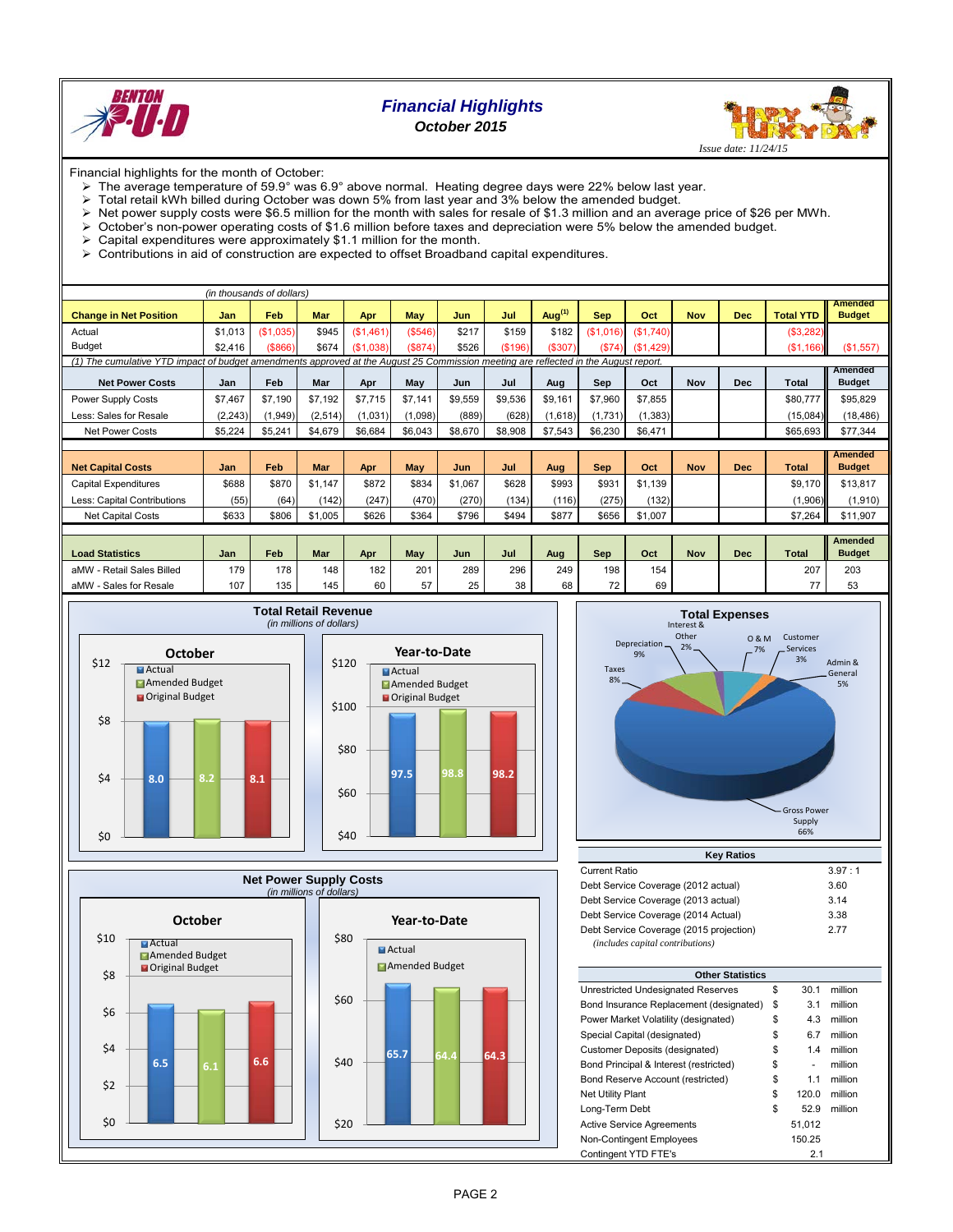#### **PUBLIC UTILITY DISTRICT NO.1 OF BENTON COUNTY STATEMENT OF REVENUES, EXPENSES, AND CHANGES IN NET POSITION CURRENT MONTH**

|                                                            | 10/31/2015    |                                 | 10/31/2014               |               |                          |
|------------------------------------------------------------|---------------|---------------------------------|--------------------------|---------------|--------------------------|
|                                                            | <b>ACTUAL</b> | <b>AMENDED</b><br><b>BUDGET</b> | <b>PCT</b><br><b>VAR</b> | <b>ACTUAL</b> | <b>PCT</b><br><b>VAR</b> |
| <b>OPERATING REVENUES</b>                                  |               |                                 |                          |               |                          |
| Energy Sales - Retail                                      | \$8,025,910   | \$8,171,994                     | $-2%$                    | \$8,299,187   | $-3%$                    |
| <b>Energy Sales for Resale</b>                             | 1,329,685     | 1,583,772                       | -16%                     | 1,980,310     | -33%                     |
| Transmission of Power for Others                           | 53,795        | 41,667                          | 29%                      | 57,910        | $-7%$                    |
| <b>Broadband Revenue</b>                                   | 183,563       | 170,242                         | 8%                       | 173,490       | 6%                       |
| <b>Other Revenue</b>                                       | 86,060        | 83,752                          | 3%                       | 84,847        | 1%                       |
| <b>TOTAL OPERATING REVENUES</b>                            | 9,679,014     | 10,051,426                      | $-4%$                    | 10,595,744    | $-9%$                    |
| <b>OPERATING EXPENSES</b>                                  |               |                                 |                          |               |                          |
| <b>Purchased Power</b>                                     | 6,682,883     | 6,860,845                       | $-3%$                    | 6,888,158     | $-3%$                    |
| Purchased Transmission & Ancillary Services                | 1,059,184     | 1,059,318                       | 0%                       | 961,069       | 10%                      |
| <b>Conservation Program</b>                                | 112,450       | (163, 959)                      | $-169%$                  | (39, 767)     | $> -200%$                |
| <b>Total Power Supply</b>                                  | 7,854,516     | 7,756,204                       | 1%                       | 7,809,461     | 1%                       |
| Transmission Operation & Maintenance                       | 3,992         | 4,160                           | $-4%$                    | 6,260         | $-36%$                   |
| Distribution Operation & Maintenance                       | 682,914       | 769,752                         | $-11%$                   | 824,805       | $-17%$                   |
| <b>Broadband Expense</b>                                   | 82,467        | 71,309                          | 16%                      | 48,707        | 69%                      |
| Customer Accounting, Collection & Information              | 299,283       | 358,780                         | $-17%$                   | 331,442       | $-10%$                   |
| Administrative & General                                   | 553,655       | 501,019                         | 11%                      | 558,752       | $-1%$                    |
| Subtotal before Taxes & Depreciation                       | 1,622,311     | 1,705,020                       | $-5%$                    | 1.769.966     | $-8%$                    |
| Taxes                                                      | 871,011       | 892,644                         | $-2%$                    | 874,557       | 0%                       |
| Depreciation & Amortization                                | 1,017,651     | 1,124,971                       | $-10%$                   | 1,015,996     | 0%                       |
| <b>Total Other Operating Expenses</b>                      | 3,510,974     | 3,722,635                       | $-6%$                    | 3,660,519     | $-4%$                    |
| <b>TOTAL OPERATING EXPENSES</b>                            | 11,365,490    | 11,478,840                      | $-1%$                    | 11,469,979    | $-1%$                    |
| <b>OPERATING INCOME (LOSS)</b>                             | (1,686,476)   | (1, 427, 413)                   | 18%                      | (874, 236)    | 93%                      |
| <b>NONOPERATING REVENUES &amp; EXPENSES</b>                |               |                                 |                          |               |                          |
| Interest Income                                            | 27,898        | 20,833                          | 34%                      | 23,382        | 19%                      |
| Other Income                                               | 4,435         | 31,339                          | $-86%$                   | 23,231        | $-81%$                   |
| Other Expense                                              |               |                                 | n/a                      |               | n/a                      |
| <b>Interest Expense</b>                                    | (236,980)     | (221, 141)                      | 7%                       | (245, 885)    | $-4%$                    |
| Debt Discount/Premium Amortization & Loss on Defeased Debt | 36,018        | 36,018                          | 0%                       | 37,227        | $-3%$                    |
| MtM Gain/(Loss) on Investments                             | (16, 920)     |                                 | n/a                      | 62,873        | $-127%$                  |
| Loss in Joint Ventures/Special Assessments                 |               |                                 | n/a                      |               | n/a                      |
| <b>TOTAL NONOPERATING REVENUES &amp; EXPENSES</b>          | (185, 549)    | (132, 951)                      | 40%                      | (99, 171)     | 87%                      |
| INCOME (LOSS) BEFORE CAPITAL CONTRIBUTIONS                 | (1,872,025)   | (1,560,364)                     | 20%                      | (973, 407)    | 92%                      |
| <b>CAPITAL CONTRIBUTIONS</b>                               | 132,258       | 131,351                         | 1%                       | 145,038       | -9%                      |
| <b>CHANGE IN NET POSITION</b>                              | (\$1,739,768) | (\$1,429,013)                   | 22%                      | ( \$828, 369) | 110%                     |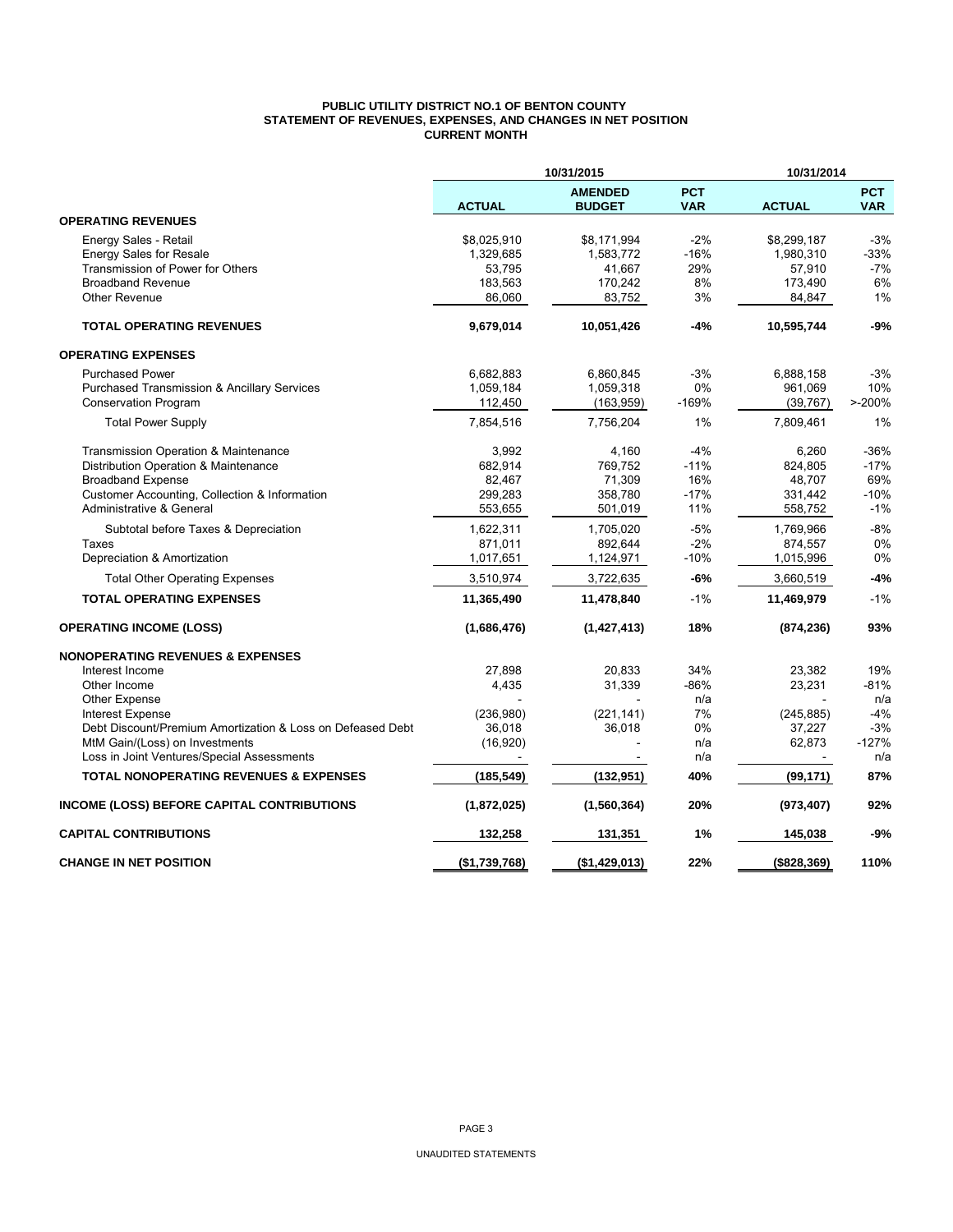### **PUBLIC UTILITY DISTRICT NO.1 OF BENTON COUNTY STATEMENT OF REVENUES, EXPENSES, AND CHANGE IN NET POSITION YEAR TO DATE**

|                                                            | 10/31/2015    |                                 |                          | 10/31/2014    |                          |  |
|------------------------------------------------------------|---------------|---------------------------------|--------------------------|---------------|--------------------------|--|
|                                                            | <b>ACTUAL</b> | <b>AMENDED</b><br><b>BUDGET</b> | <b>PCT</b><br><b>VAR</b> | <b>ACTUAL</b> | <b>PCT</b><br><b>VAR</b> |  |
| <b>OPERATING REVENUES</b>                                  |               |                                 |                          |               |                          |  |
| Energy Sales - Retail                                      | \$97,505,781  | \$98,757,771                    | $-1%$                    | \$98,987,087  | $-1%$                    |  |
| <b>Energy Sales for Resale</b>                             | 14,568,525    | 15,229,330                      | $-4%$                    | 18,959,861    | -23%                     |  |
| Transmission of Power for Others                           | 515,817       | 416.667                         | 24%                      | 492,484       | 5%                       |  |
| <b>Broadband Revenue</b>                                   | 1,667,716     | 1,709,520                       | $-2%$                    | 1,840,829     | $-9%$                    |  |
| <b>Other Revenue</b>                                       | 1,338,247     | 1,355,137                       | $-1%$                    | 1,294,418     | 3%                       |  |
| <b>TOTAL OPERATING REVENUES</b>                            | 115,596,085   | 117,468,425                     | $-2%$                    | 121,574,678   | $-5%$                    |  |
| <b>OPERATING EXPENSES</b>                                  |               |                                 |                          |               |                          |  |
| <b>Purchased Power</b>                                     | 69,297,911    | 68,727,940                      | 1%                       | 72,314,193    | $-4%$                    |  |
| Purchased Transmission & Ancillary Services                | 10,751,273    | 10,694,064                      | 1%                       | 10,770,439    | 0%                       |  |
| <b>Conservation Program</b>                                | 727,654       | 609,413                         | 19%                      | 337,185       | 116%                     |  |
| <b>Total Power Supply</b>                                  | 80,776,838    | 80,031,417                      | 1%                       | 83,421,817    | $-3%$                    |  |
| Transmission Operation & Maintenance                       | 57,276        | 37,931                          | 51%                      | 46,179        | 24%                      |  |
| Distribution Operation & Maintenance                       | 7,411,390     | 7,639,516                       | $-3%$                    | 6,997,602     | 6%                       |  |
| <b>Broadband Expense</b>                                   | 812,431       | 826,783                         | $-2%$                    | 870,660       | $-7%$                    |  |
| Customer Accounting, Collection & Information              | 3,066,849     | 3,370,338                       | $-9%$                    | 3,139,766     | $-2%$                    |  |
| Administrative & General                                   | 5,946,837     | 5,335,649                       | 11%                      | 5,758,200     | 3%                       |  |
| Subtotal before Taxes & Depreciation                       | 17,294,784    | 17,210,217                      | 0.5%                     | 16,812,406    | 3%                       |  |
| Taxes                                                      | 10,284,220    | 10,445,318                      | $-2%$                    | 10,456,746    | $-2%$                    |  |
| Depreciation & Amortization                                | 11,150,055    | 11,249,710                      | $-1%$                    | 10,861,876    | 3%                       |  |
| <b>Total Other Operating Expenses</b>                      | 38,729,058    | 38,905,245                      | $-0.5%$                  | 38,131,028    | 2%                       |  |
| <b>TOTAL OPERATING EXPENSES</b>                            | 119,505,896   | 118,936,662                     | 0.5%                     | 121,552,845   | $-2%$                    |  |
| <b>OPERATING INCOME (LOSS)</b>                             | (3,909,811)   | (1,468,237)                     | 166%                     | 21,833        | >200%                    |  |
| <b>NONOPERATING REVENUES &amp; EXPENSES</b>                |               |                                 |                          |               |                          |  |
| Interest Income                                            | 200,360       | 208,330                         | $-4%$                    | 383,362       | -48%                     |  |
| Other Income                                               | 453,334       | 313,390                         | 45%                      | 313,718       | 45%                      |  |
| <b>Other Expense</b>                                       |               |                                 | n/a                      |               | n/a                      |  |
| <b>Interest Expense</b>                                    | (2,335,724)   | (2,227,213)                     | 5%                       | (2,387,839)   | $-2%$                    |  |
| Debt Discount/Premium Amortization & Loss on Defeased Debt | 349,427       | 360,180                         | $-3%$                    | 372,273       | $-6%$                    |  |
| MtM Gain/(Loss) on Investments                             | 54,900        |                                 | n/a                      | (9,633)       | >200%                    |  |
| Loss in Joint Ventures/Special Assessments                 |               |                                 | n/a                      |               | n/a                      |  |
| <b>TOTAL NONOPERATING REVENUES &amp; EXPENSES</b>          | (1, 277, 703) | (1, 345, 313)                   | $-5%$                    | (1,328,119)   | $-4%$                    |  |
| <b>INCOME (LOSS) BEFORE CAPITAL CONTRIBUTIONS</b>          | (5, 187, 514) | (2,813,551)                     | 84%                      | (1,306,286)   | >200%                    |  |
| <b>CAPITAL CONTRIBUTIONS</b>                               | 1,905,649     | 1,647,107                       | 16%                      | 3,621,560     | -47%                     |  |
| <b>CHANGE IN NET POSITION</b>                              | (3,281,865)   | (1, 166, 444)                   | 181%                     | 2,315,274     | >200%                    |  |
| TOTAL NET POSITION, BEGINNING OF YEAR                      | 130,711,075   | 126,880,031                     | 3%                       | 126,880,031   | 3%                       |  |
| TOTAL NET POSITION, END OF YEAR                            | 127.429.210   | 125,713,587                     | 1%                       | 129,195,305   | $-1%$                    |  |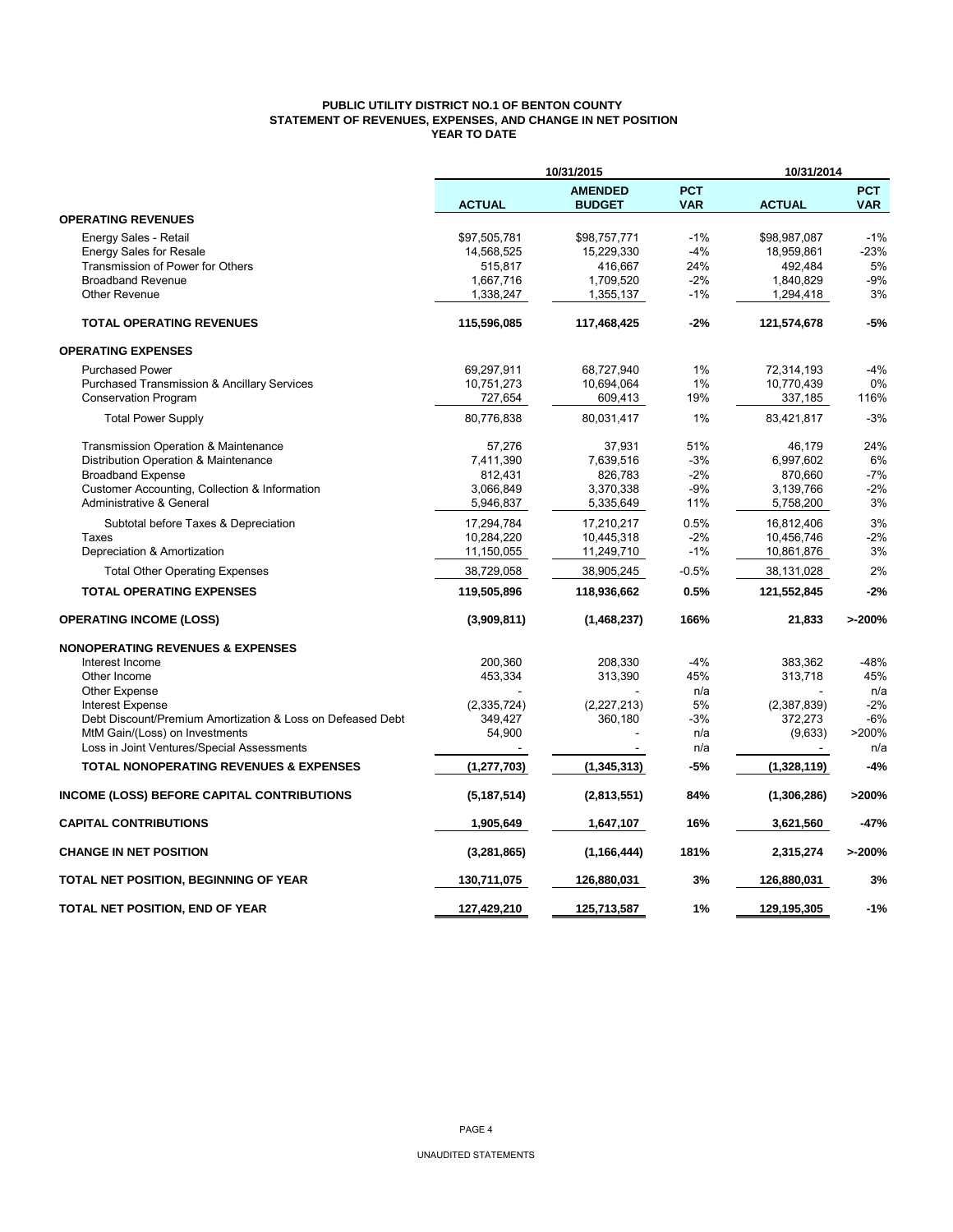#### **PUBLIC UTILITY DISTRICT NO. 1 OF BENTON COUNTY STATEMENT OF REVENUES, EXPENSES, AND CHANGE IN NET POSITION 2015 MONTHLY ACTIVITY**

|                                                        | January     | February      | March       | April                    | May          | June                      | July       | August         | September                             | October     | <b>November</b> | December | <b>Total</b>  |
|--------------------------------------------------------|-------------|---------------|-------------|--------------------------|--------------|---------------------------|------------|----------------|---------------------------------------|-------------|-----------------|----------|---------------|
| <b>OPERATING REVENUES</b>                              |             |               |             |                          |              |                           |            |                |                                       |             |                 |          |               |
| Energy Sales - Retail                                  | \$9,887,550 | \$7,962,524   | \$9,112,835 | \$8,559,772              | \$8,564,873  | \$12,567,694 \$12,690,347 |            | \$11,383,393   | \$8,750,885                           | \$8,025,910 |                 |          | \$97,505,783  |
| <b>Energy Sales for Resale</b>                         | 2,191,293   | 1,884,254     | 2,437,608   | 977,315                  | 1,045,863    | 849,649                   | 603,693    | 1,578,517      | 1,670,647                             | 1,329,685   |                 |          | 14,568,524    |
| Transmission of Power for Others                       | 51,594      | 65,156        | 75,941      | 53,229                   | 52,197       | 39,827                    | 24,249     | 39,758         | 60,073                                | 53,795      |                 |          | 515,819       |
| <b>Broadband Revenue</b>                               | 180,041     | 182,595       | 163,217     | 161,331                  | 135,833      | 161,865                   | 164,763    | 168,099        | 166,409                               | 183,563     |                 |          | 1,667,716     |
| Other Electric Revenue                                 | 105,003     | 76,298        | 481,488     | 91,070                   | 82,657       | 119,312                   | 64,419     | 98,127         | 133,814                               | 86,060      |                 |          | 1,338,248     |
| <b>TOTALOPERATING REVENUES</b>                         | 12,415,481  | 10,170,827    | 12,271,089  | 9,842,717                | 9,881,423    | 13,738,347                | 13,547,471 | 13,267,894     | 10,781,828                            | 9,679,013   |                 |          | 115,596,090   |
| <b>OPERATING EXPENSES</b>                              |             |               |             |                          |              |                           |            |                |                                       |             |                 |          |               |
| <b>Purchased Power</b>                                 | 6,329,033   | 6,051,328     | 6,181,274   | 6,712,042                | 6,018,834    | 8,378,406                 | 8,264,037  | 7,855,392      | 6.824.683                             | 6,682,883   |                 |          | 69,297,912    |
| <b>Purchased Transmission &amp; Ancillary Services</b> | 1,124,037   | 1,060,495     | 1,172,288   | 964,418                  | 1,045,252    | 1,091,514                 | 1,115,092  | 1,073,062      | 1,045,930                             | 1,059,184   |                 |          | 10,751,272    |
| <b>Conservation Program</b>                            | 14,240      | 78,171        | (161, 157)  | 38,368                   | 76,528       | 89,469                    | 157,228    | 232,526        | 89,830                                | 112,450     |                 |          | 727,653       |
| <b>Total Power Supply</b>                              | 7,467,310   | 7,189,994     | 7,192,405   | 7,714,828                | 7,140,614    | 9,559,389                 | 9,536,357  | 9,160,980      | 7,960,443                             | 7,854,517   |                 |          | 80,776,837    |
| Transmission Operation & Maintenance                   | 22,637      | 11,822        | 19,018      | 10,233                   | 6,102        | (17, 977)                 | (8, 135)   | 1,728          | 7,854                                 | 3,992       |                 |          | 57,274        |
| Distribution Operation & Maintenance                   | 754,134     | 753,722       | 915,255     | 607,487                  | 695,647      | 767,990                   | 753,806    | 693,892        | 786,544                               | 682,914     |                 |          | 7,411,391     |
| <b>Broadband Expense</b>                               | 11,921      | 132,589       | 103,403     | 87,365                   | 90,148       | 43,656                    | 128,766    | 52,945         | 79,170                                | 82,467      |                 |          | 812,430       |
| Customer Accounting, Collection & Information          | 217,908     | 235,602       | 345,313     | 322,502                  | 306,644      | 335,435                   | 305,566    | 317,085        | 381,510                               | 299,283     |                 |          | 3,066,848     |
| Administrative & General                               | 610,838     | 636,133       | 629,546     | 576,104                  | 535,197      | 657,944                   | 667,365    | 514,938        | 565,117                               | 553,655     |                 |          | 5,946,837     |
| Subtotal before Taxes & Depreciation                   | 1,617,438   | 1,769,868     | 2,012,535   | 1,603,691                | 1,633,738    | 1,787,048                 | 1,847,368  | 1,580,588      | 1,820,195                             | 1,622,311   |                 |          | 17,294,780    |
| Taxes                                                  | 1,133,649   | 1,032,548     | 1,000,179   | 875,833                  | 886,158      | 1,090,926                 | 1,237,709  | 1,137,054      | 1,019,151                             | 871,011     |                 |          | 10,284,218    |
| Depreciation & Amortization                            | 1.175.667   | 1,166,558     | 1,168,660   | 1,166,352                | 1,166,727    | 1,169,117                 | 807,302    | 1,154,947      | 1,157,073                             | 1,017,651   |                 |          | 11,150,054    |
| <b>Total Other Operating Expenses</b>                  | 3,926,754   | 3,968,974     | 4,181,374   | 3,645,876                | 3,686,623    | 4,047,091                 | 3,892,379  | 3,872,589      | 3,996,419                             | 3,510,973   |                 |          | 38,729,052    |
| <b>TOTAL OPERATING EXPENSES</b>                        | 11,394,064  | 11,158,968    | 11,373,779  | 11,360,704               | 10,827,237   | 13,606,480                | 13,428,736 | 13,033,569     | 11,956,862                            | 11,365,490  |                 |          | 119,505,889   |
| <b>OPERATING INCOME (LOSS)</b>                         | 1,021,417   | (988, 141)    | 897,310     | (1,517,987)              | (945, 814)   | 131,867                   | 118,735    | 234,325        | (1, 175, 034)                         | (1,686,477) |                 |          | (3,909,799)   |
| <b>NONOPERATING REVENUES &amp; EXPENSES</b>            |             |               |             |                          |              |                           |            |                |                                       |             |                 |          |               |
| Interest Income                                        | 25,044      | 20,481        | 23,459      | 35,620                   | 27,140       | 18,803                    | 25,660     | 25,502         | (29, 247)                             | 27,898      |                 |          | 200,360       |
| Other Income                                           | 2,319       | 135,498       | 38,001      | (3,607)                  | 111,445      | 32,753                    | 29,057     | 32,600         | 70,833                                | 4,435       |                 |          | 453,334       |
| Other Expense                                          |             |               | $\sim$      | $\sim$                   |              | $\sim$                    | $\sim$     | $\overline{a}$ |                                       |             |                 |          |               |
| <b>Interest Expense</b>                                | (234, 835)  | (238, 803)    | (229,003)   | (229, 512)               | (238, 496)   | (227, 109)                | (229, 482) | (230, 066)     | (241, 439)                            | (236,980)   |                 |          | (2, 335, 725) |
| Debt Discount & Expense Amortization                   | 36,018      | 36,018        | 36,018      | 36,018                   | 36,018       | 36,018                    | 36,018     | 36,018         | 25,266                                | 36,018      |                 |          | 349,428       |
| MtM Gain/(Loss) on Investments                         | 108,178     | (64, 748)     | 37,570      | (28, 220)                | (6, 120)     | (45, 320)                 | 45,040     | (32, 880)      | 58,320                                | (16,920)    |                 |          | 54,900        |
| Loss in Joint Ventures/Special Assessments             | $\sim$      | $\sim$        | $\sim$      | $\overline{\phantom{a}}$ | $\sim$       | $\sim$                    | $\sim$     | $\sim$         | $\sim$                                | $\sim$      |                 |          | $\sim$        |
| <b>TOTAL NONOPERATING REV/EXP</b>                      | (63, 276)   | (111, 554)    | (93, 955)   | (189, 701)               | (70, 013)    | (184, 855)                | (93, 707)  | (168, 826)     | (116, 267)                            | (185, 549)  |                 |          | (1, 277, 703) |
| INCOME (LOSS) BEFORE CAPITAL CONTRIBUTIONS             | 958.141     | (1,099,695)   | 803,355     | (1,707,688)              | (1,015,827)  | (52,988)                  | 25,028     | 65,499         | (1,291,301)                           | (1,872,026) |                 |          | (5, 187, 502) |
| <b>CAPITAL CONTRIBUTIONS</b>                           | 55,326      | 64,301        | 142,009     | 246,545                  | 469,982      | 270,484                   | 133,675    | 116,148        | 274,920                               | 132,258     |                 |          | 1,905,648     |
| <b>CHANGE IN NET POSITION</b>                          | \$1,013,467 | (\$1,035,394) | \$945,364   | (\$1,461,143)            | (\$545, 845) | \$217,496                 | \$158,703  |                | \$181,647 (\$1,016,381) (\$1,739,768) |             | \$0             | \$0      | (\$3,281,854) |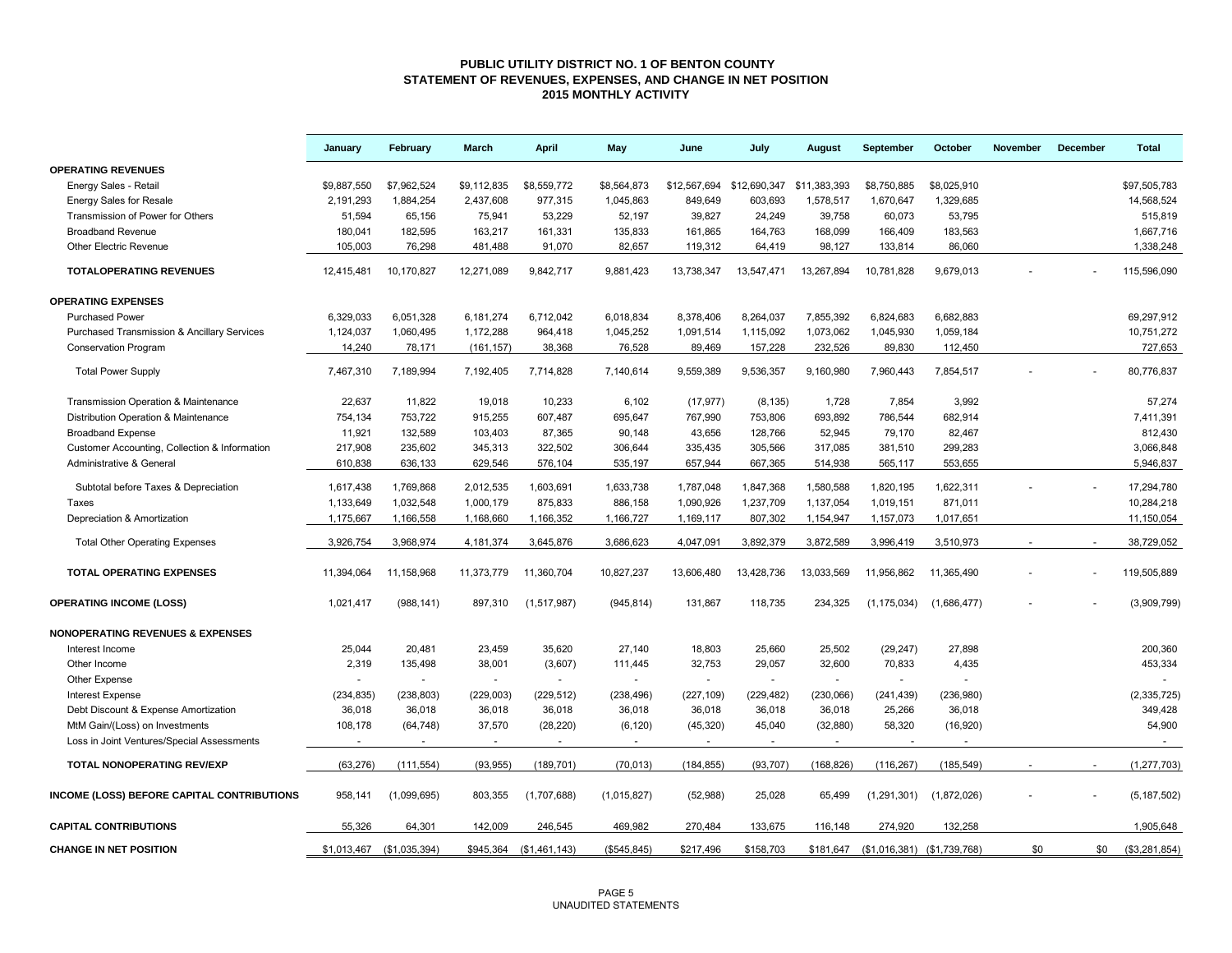#### **PUBLIC UTILITY DISTRICT NO. 1 OF BENTON COUNTY COMPARATIVE STATEMENT OF NET POSITION ASSETS AND DEFERRED OUTFLOWS OF RESOURCES**

|                                                           |               |                 | Increase/(Decrease) |         |  |
|-----------------------------------------------------------|---------------|-----------------|---------------------|---------|--|
|                                                           | 10/31/2015    | 10/31/2014      | Amount              | Percent |  |
| <b>ASSETS</b>                                             |               |                 |                     |         |  |
| <b>CURRENT ASSETS</b>                                     |               |                 |                     |         |  |
| Cash & Cash Equivalents                                   |               |                 |                     |         |  |
| Unrestricted Cash & Cash Equivalents                      | \$41,027,074  | \$22,338,390    | \$18,688,684        |         |  |
| <b>Restricted Construction Account</b>                    |               |                 |                     |         |  |
| Investments                                               | (6,027,217)   | 14,346,955      | (20, 374, 172)      |         |  |
| Designated Rate Stabilization Fund                        | 7,500,000     | 7,500,000       |                     |         |  |
| Designated Debt Service Reserve Fund                      | 3,056,020     | 4,000,000       | (943,980)           |         |  |
| Designated BTOP Reserve Fund                              |               |                 |                     |         |  |
| Accounts Receivable, net                                  | 8,239,690     | 7,690,037       | 549,654             |         |  |
| <b>BPA Prepay Receivable</b>                              | 600,000       | 600,000         |                     |         |  |
| <b>Accrued Interest Receivable</b>                        | 52,650        | 84,985          | (32, 335)           |         |  |
| Wholesale Power Receivable                                | 707,096       | 700,456         | 6,640               |         |  |
| <b>Accrued Unbilled Revenue</b>                           | 2,300,000     | 2,500,000       | (200,000)           |         |  |
| <b>Inventory Materials &amp; Supplies</b>                 | 5,173,061     | 5,100,776       | 72,285              |         |  |
| Prepaid Expenses & Option Premiums                        | 315,377       | 405,752         | (90, 375)           |         |  |
| <b>Total Current Assets</b>                               | 62,943,751    | 65,267,351      | (2,323,599)         | $-4%$   |  |
| <b>NONCURRENT ASSETS</b>                                  |               |                 |                     |         |  |
|                                                           |               |                 |                     |         |  |
| <b>Restricted Bond Reserve Fund</b>                       | 1,083,997     | 140,017         | 943,980             |         |  |
| <b>Other Receivables</b>                                  | 95,161        | 92,702          | 2,459               |         |  |
| Unamortized Debt Expense                                  |               |                 |                     |         |  |
| <b>Preliminary Surveys</b>                                | 439,315       | 65,000          | 374,315             |         |  |
| <b>BPA Prepay Receivable</b>                              | 7,150,000     | 7,750,000       | (600,000)           |         |  |
| Deferred Purchased Power Costs                            | 8,579,036     | 7,628,810       | 950,226             |         |  |
| Deferred Conservation Costs                               |               |                 |                     |         |  |
| Other Deferred Charges                                    | (73, 105)     | 0               | (73, 105)           |         |  |
|                                                           | 17,274,404    | 15,676,530      | 2,197,874           | 10%     |  |
| <b>Utility Plant</b>                                      |               |                 |                     |         |  |
| Land and Intangible Plant                                 | 3,410,905     | 3,374,463       | 36,442              |         |  |
| <b>Electric Plant in Service</b>                          | 292,365,122   | 283,327,687     | 9,037,434           |         |  |
| <b>Construction Work in Progress</b>                      | 3,269,593     | 3,646,318       | (376, 725)          |         |  |
| <b>Accumulated Depreciation</b>                           | (179,000,684) | (167, 577, 837) | (11, 422, 847)      |         |  |
| <b>Net Utility Plant</b>                                  | 120,044,936   | 122,770,632     | (2,725,695)         | -2%     |  |
| <b>Total Noncurrent Assets</b>                            | 137,319,340   | 138,447,162     | (1, 127, 822)       | $-1%$   |  |
|                                                           |               |                 |                     |         |  |
| <b>Total Assets</b>                                       | 200,263,091   | 203,714,513     | (3,451,421)         | -2%     |  |
| DEFERRED OUTFLOWS OF RESOURCES                            |               |                 |                     |         |  |
| Unamortized Loss on Defeased Debt                         | 88,901        | 144,350         | (55, 449)           |         |  |
| Accumulated Decrease in Fair Value of Hedging Derivatives | 2,113,956     | 50.888          | 2,063,068           |         |  |
| <b>Total Deferred Outflows of Resources</b>               | 2,202,857     | 195,238         | 2,007,620           |         |  |
|                                                           |               |                 |                     |         |  |
| TOTAL ASSETS & DEFERRED OUTFLOWS OF RESOURCES             | \$202,465,949 | \$203,909,750   | (\$1,443,801)       | $-1%$   |  |
|                                                           |               |                 |                     |         |  |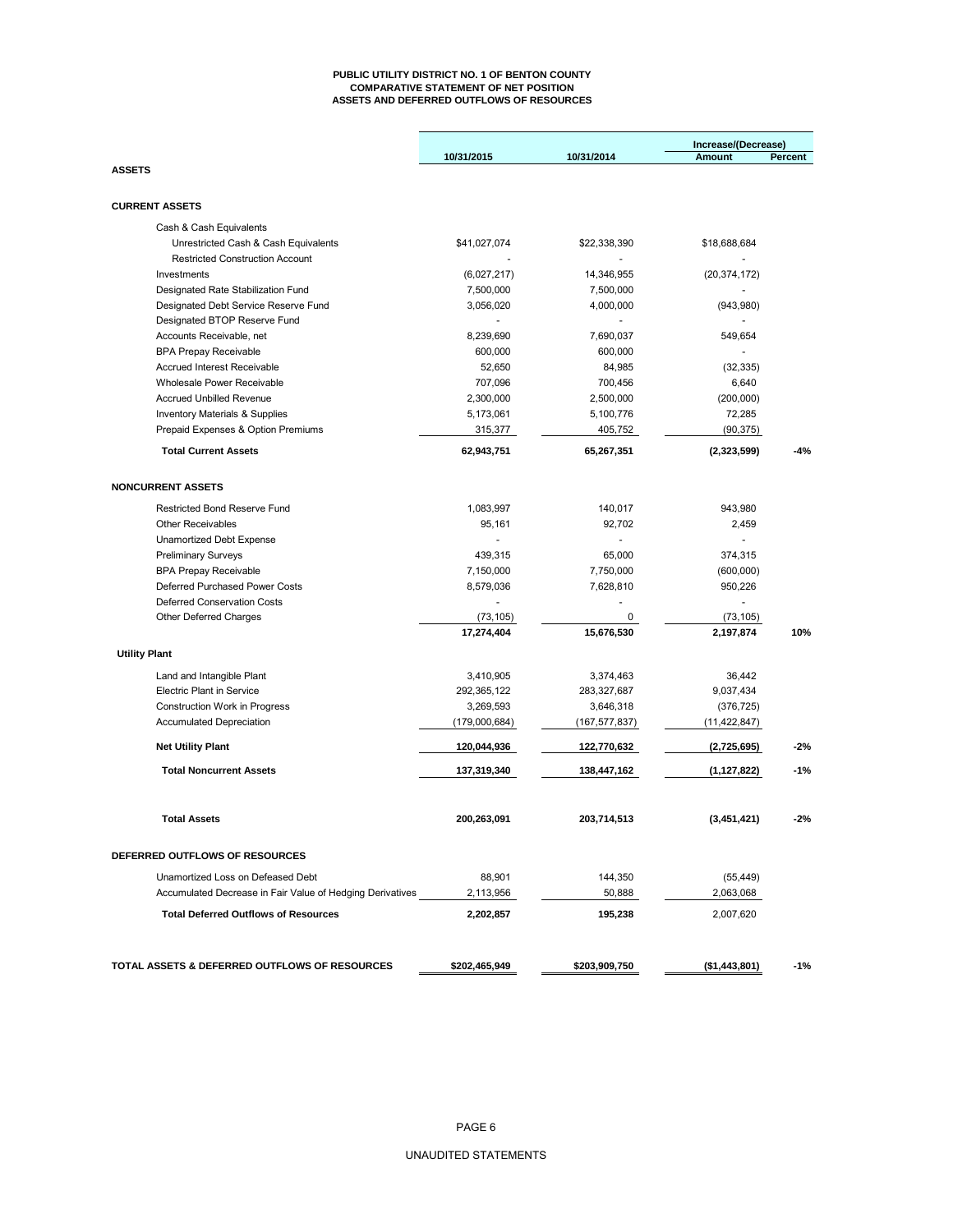#### **PUBLIC UTILITY DISTRICT NO. 1 OF BENTON COUNTY COMPARATIVE STATEMENT OF NET POSITION LIABILITIES AND DEFERRED INFLOWS OF RESOURCES**

|                                                           |                        |                        | Increase/(Decrease) |         |
|-----------------------------------------------------------|------------------------|------------------------|---------------------|---------|
|                                                           | 10/31/2015             | 10/31/2014             | Amount              | Percent |
| <b>LIABILITIES</b>                                        |                        |                        |                     |         |
| <b>CURRENT LIABILITIES</b>                                |                        |                        |                     |         |
|                                                           |                        |                        |                     |         |
| <b>Warrants Outstanding</b>                               | \$136,045              | \$81,900               | \$54,145            |         |
| <b>Accounts Payable</b>                                   | 8,195,218              | 7,496,765              | 698,453             |         |
| <b>Customer Deposits</b><br><b>Accrued Taxes Payable</b>  | 1,420,447<br>2,753,591 | 1,409,889<br>2,773,992 | 10,558<br>(20, 402) |         |
| Other Current & Accrued Liabilities                       | 1,372,811              | 755,105                | 617,706             |         |
| <b>Accrued Interest Payable</b>                           |                        |                        |                     |         |
| Revenue Bonds, Current Portion                            | 1,965,000              | 3,035,000              | (1,070,000)         |         |
| <b>Total Current Liabilities</b>                          | 15,843,112             | 15,552,652             | 290,460             | 2%      |
|                                                           |                        |                        |                     |         |
| <b>NONCURRENT LIABILITIES</b>                             |                        |                        |                     |         |
| 2005 Bond Issue                                           |                        | 760,000                | (760,000)           |         |
| 2010 Bond Issue                                           | 17,345,000             | 17,345,000             |                     |         |
| 2011 Bond Issue                                           | 30,425,000             | 32,460,000             | (2,035,000)         |         |
| Unamortized Premium & Discount                            | 3,175,942              | 3,654,063              | (478, 121)          |         |
| Deferred Revenue                                          | 666,916                | 310,009                | 356,907             |         |
| <b>BPA Prepay Incentive Credit</b>                        | 2,082,921              | 2,244,177              | (161, 256)          |         |
| <b>Other Liabilities</b>                                  | 3,908,483              | 2,327,601              | 1,580,882           |         |
| <b>Total Noncurrent Liabilities</b>                       | 57,604,263             | 59,100,850             | (1, 496, 588)       | $-3%$   |
| <b>Total Liabilities</b>                                  | 73,447,374             | 74,653,502             | (1, 206, 128)       | $-2%$   |
| DEFERRED INFLOWS OF RESOURCES                             |                        |                        |                     |         |
| Accumulated Increase in Fair Value of Hedging Derivatives | 1,589,569              | 60,943                 | 1,528,626           |         |
| <b>Total Deferred Inflows of Resources</b>                | 1,589,569              | 60,943                 | 1,528,626           | n/a     |
|                                                           |                        |                        |                     |         |
| <b>NET POSITION</b>                                       |                        |                        |                     |         |
| Net Investment in Capital Assets                          | 67,222,896             | 65,660,919             | 1,561,977           |         |
| <b>Restricted for Debt Service</b>                        | 1,083,997              | 140,017                | 943,980             |         |
| Unrestricted                                              | 59,122,113             | 63,394,369             | (4,272,256)         |         |
| <b>Total Net Position</b>                                 | 127,429,006            | 129,195,305            | (1,766,299)         | $-1%$   |
| TOTAL NET POSITION, LIABILITIES AND                       |                        |                        |                     |         |
| DEFERRED INFLOWS OF RESOURCES                             | \$202,465,949          | \$203,909,750          | (\$1,443,801)       | $-1%$   |
|                                                           |                        |                        |                     |         |
| <b>CURRENT RATIO:</b>                                     | 3.97:1                 | 4.20:1                 |                     |         |
| (Current Assets / Current Liabilities)                    |                        |                        |                     |         |
| <b>WORKING CAPITAL:</b>                                   | \$47,100,640           | \$49,714,699           | (\$2,614,059)       | -5%     |
| (Current Assets less Current Liabilities)                 |                        |                        |                     |         |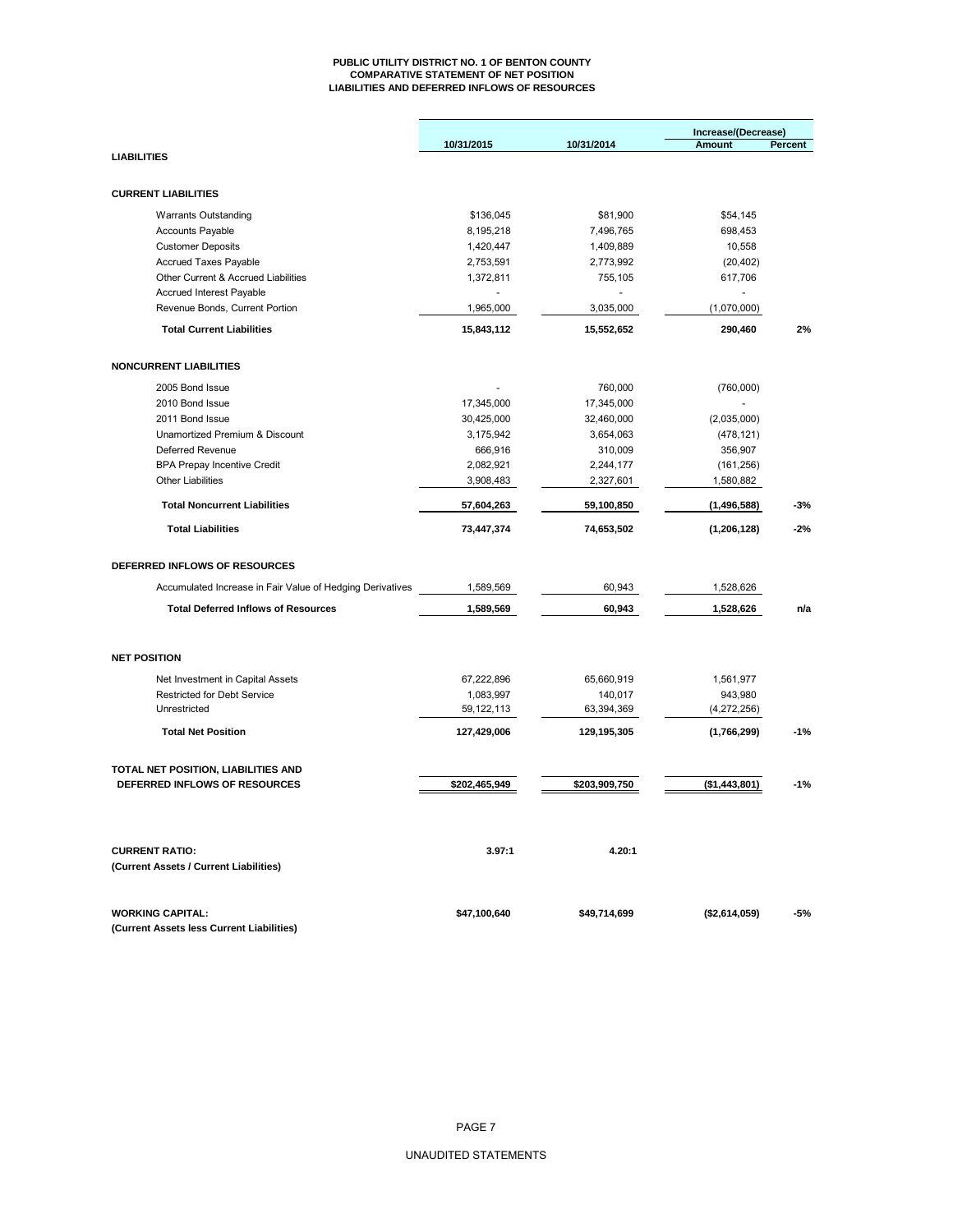#### **PUBLIC UTILITY DISTRICT NO. 1 OF BENTON COUNTY ENERGY STATISTICAL DATA CURRENT MONTH**

|                                                                               | 10/31/2015                |                          | 10/31/2014   |                           |                 |
|-------------------------------------------------------------------------------|---------------------------|--------------------------|--------------|---------------------------|-----------------|
|                                                                               |                           | <b>AMENDED</b>           | <b>PCT</b>   |                           | <b>PCT</b>      |
|                                                                               | <b>ACTUAL</b>             | <b>BUDGET</b>            | <b>VAR</b>   | <b>ACTUAL</b>             | <b>VAR</b>      |
| <b>ENERGY SALES RETAIL - REVENUE</b>                                          |                           |                          |              |                           |                 |
| Residential                                                                   | \$3,219,905               | \$3,324,628              | $-3%$        | \$3,078,139               | 5%              |
| <b>Small General Service</b><br><b>Medium General Service</b>                 | 630,212<br>1,103,168      | 637,742<br>1,040,479     | $-1%$<br>6%  | 630,620<br>1,088,425      | 0%<br>1%        |
| Large General Service                                                         | 1,291,609                 | 1,310,703                | $-1%$        | 1,343,769                 | $-4%$           |
| Large Industrial                                                              | 270.657                   | 306.332                  | $-12%$       | 254,166                   | 6%              |
| Small Irrigation                                                              | 97,899                    | 82,806                   | 18%          | 93,388                    | 5%              |
| Large Irrigation                                                              | 1,202,388                 | 1,254,770                | $-4%$        | 1,501,908                 | $-20%$          |
| <b>Street Lights</b>                                                          | 7,280                     | 16,959                   | $-57%$       | 17,151                    | $-58%$          |
| <b>Security Lights</b>                                                        | 21.627                    | 22,083                   | $-2%$        | 20,456                    | 6%              |
| <b>Unmetered Accounts</b>                                                     | 15,447                    | 15,631                   | $-1%$        | 14,090                    | 10%             |
| <b>Billed Revenues Before Taxes</b>                                           | \$7,860,193               | \$8,012,133              | $-2%$        | \$8,042,113               | $-2%$           |
| <b>City Occupation Taxes</b>                                                  | 380,717                   | 375,124                  | 1%           | 374,075                   | 2%              |
| Bad Debt Expense (reduced from 0.2% to 0.18% of retail sales in January 2015) | (15,000)                  | (15, 263)                | $-2%$        | (17,000)                  | $-12%$          |
| <b>Unbilled Revenue</b>                                                       | (200,000)                 | (200,000)                | 0%           | (100,000)                 | 100%            |
| <b>TOTAL SALES - REVENUE</b>                                                  | \$8,025,910               | \$8,171,994              | $-2%$        | \$8,299,187               | $-3%$           |
|                                                                               |                           |                          |              |                           |                 |
| <b>ENERGY SALES RETAIL - kWh</b>                                              |                           |                          |              |                           |                 |
| Residential                                                                   | 37,850,154                | 39,207,540               | $-3%$        | 38,520,801                | $-2%$           |
| <b>Small General Service</b>                                                  | 9,065,197                 | 9,122,565                | $-1%$        | 9,214,420                 | $-2%$           |
| <b>Medium General Service</b>                                                 | 15,576,154                | 14,889,214               | 5%           | 15,533,136                | 0%              |
| Large General Service                                                         | 20,558,020                | 20,891,259               | $-2%$        | 21,502,220                | $-4%$           |
| Large Industrial                                                              | 5,598,540                 | 6,389,444                | $-12%$       | 6,181,005                 | $-9%$           |
| Small Irrigation                                                              | 1,172,302                 | 958,983                  | 22%          | 1,145,157                 | 2%              |
| Large Irrigation                                                              | 24,467,386                | 26,132,038               | $-6%$        | 27,773,132                | $-12%$          |
| <b>Street Lights</b>                                                          | 225,024                   | 213,964                  | 5%           | 225,514                   | 0%              |
| <b>Security Lights</b><br><b>Unmetered Accounts</b>                           | 113,359<br>255,749        | 110,396                  | 3%           | 114,494                   | $-1%$<br>3%     |
| <b>TOTAL kWh BILLED</b>                                                       | 114,881,885               | 247,321<br>118,162,724   | 3%<br>-3%    | 249,106<br>120,458,985    | -5%             |
|                                                                               |                           |                          |              |                           |                 |
| <b>NET POWER COST</b>                                                         |                           |                          |              |                           |                 |
| <b>BPA Power Costs</b>                                                        |                           |                          |              |                           |                 |
| Slice                                                                         | \$2,515,658               | \$2,735,351              | -8%          | \$2,192,479               | 15%             |
| <b>Block</b>                                                                  | 2,090,155                 | 2,133,172                | $-2%$        | 1,991,658                 | 5%              |
| Subtotal                                                                      | 4,605,813                 | 4,868,523                | $-5%$        | 4,184,137                 | 10%             |
| Other Power Purchases                                                         | 568,897                   | 463,695                  | 23%          | 1,609,314                 | $-65%$          |
| Frederickson                                                                  | 1,508,173                 | 1,528,627                | $-1%$        | 1,094,707                 | 38%             |
| Transmission                                                                  | 761,543                   | 760,946                  | 0%           | 738,695                   | 3%              |
| Ancillary                                                                     | 297,640                   | 298,372                  | 0%           | 222,374                   | 34%             |
| Generation                                                                    | 204                       |                          | n/a          |                           | n/a             |
| Conservation Program                                                          | 112,450                   | (163, 959)               | $-169%$      | (39,767) >-200%           |                 |
| <b>Gross Power Costs</b>                                                      | 7,854,720                 | 7,756,204                | 1%           | 7,809,461                 | 1%              |
| Less Sales for Resale-Energy                                                  | (1,321,935)               | (1,583,772)              | $-17%$       | (1,957,776)               | $-32%$          |
| Less Sales for Resale-Gas                                                     | (7, 750)                  |                          | n/a          | (22, 534)                 | -66%            |
| Less Transmission of Power for Others                                         | (53, 795)                 | (41, 667)                | 29%          | (57, 910)                 | $-7%$           |
| <b>NET POWER COSTS</b>                                                        | \$6,471,241               | \$6,130,766              | 6%           | \$5,771,242               | 12%             |
|                                                                               |                           |                          |              |                           |                 |
| <b>NET POWER - kWh</b>                                                        |                           |                          |              |                           |                 |
| <b>BPA Power Costs</b>                                                        |                           |                          |              |                           |                 |
| Slice                                                                         | 63,055,000                | 69,791,000               | $-10%$       | 62.425.000                | 1%              |
| <b>Block</b>                                                                  | 58,958,000                | 59,339,000               | $-1\%$       | 60,381,000                | $-2\%$          |
| Subtotal<br>Other Power Purchases                                             | 122,013,000<br>14,246,000 | 129,130,000<br>4,728,000 | -6%<br>>200% | 122,806,000<br>42,818,637 | $-1%$<br>$-67%$ |
| Frederickson                                                                  | 36,689,000                |                          | n/a          | 6,931,000                 | >200%           |
| Gross Power kWh                                                               | 172,948,000               | 133,858,000              | 29%          | 172,555,637               | 0%              |
| Less Sales for Resale                                                         | (51, 325, 000)            | (16,620,000)             | >200%        | (49, 323, 000)            | 4%              |
| Less Transmission Losses/Imbalance                                            | (2, 213, 000)             |                          | n/a          | (1,786,000)               | 24%             |
| <b>NET POWER - kWh</b>                                                        | 119,410,000               | 117,238,000              | 2%           | 121,446,637               | -2%             |
|                                                                               |                           |                          |              |                           |                 |
| <b>COST PER MWh: (dollars)</b>                                                |                           |                          |              |                           |                 |
| Gross Power Cost (average)                                                    | \$45.42                   | \$57.94                  | $-22%$       | \$45.26                   | 0%              |
| Net Power Cost                                                                | \$54.19                   | \$52.29                  | 4%           | \$47.52                   | 14%             |
| <b>BPA Power Cost</b>                                                         | \$37.75                   | \$37.70                  | 0%           | \$34.07                   | 11%             |
| Sales for Resale                                                              | \$25.76                   | \$27.36                  | $-6%$        | \$39.69                   | -35%            |
|                                                                               |                           |                          |              |                           |                 |
| <b>ACTIVE SERVICE AGREEMENTS:</b>                                             |                           |                          |              |                           |                 |
| Residential                                                                   | 42,590                    |                          |              | 41,909                    | 2%              |
| <b>Small General Service</b>                                                  | 4,866                     |                          |              | 4,755                     | 2%              |
| <b>Medium General Service</b>                                                 | 760                       |                          |              | 755                       | 1%              |
| Large General Service                                                         | 152                       |                          |              | 149                       | 2%              |
| Large Industrial                                                              |                           |                          |              | 3                         | n/a             |
| Small Irrigation                                                              | 559                       |                          |              | 563                       | $-1%$           |
| Large Irrigation                                                              | 234                       |                          |              | 230                       | 2%              |
| <b>Street Lights</b>                                                          | 9                         |                          |              | 9                         | 0%              |
| <b>Security Lights</b><br><b>Unmetered Accounts</b>                           | 1,479<br>363              |                          |              | 1,486<br>361              | 0%<br>1%        |
| <b>TOTAL</b>                                                                  | $\overline{51,012}$       |                          |              | 50,220                    | 2%              |
|                                                                               |                           |                          |              |                           |                 |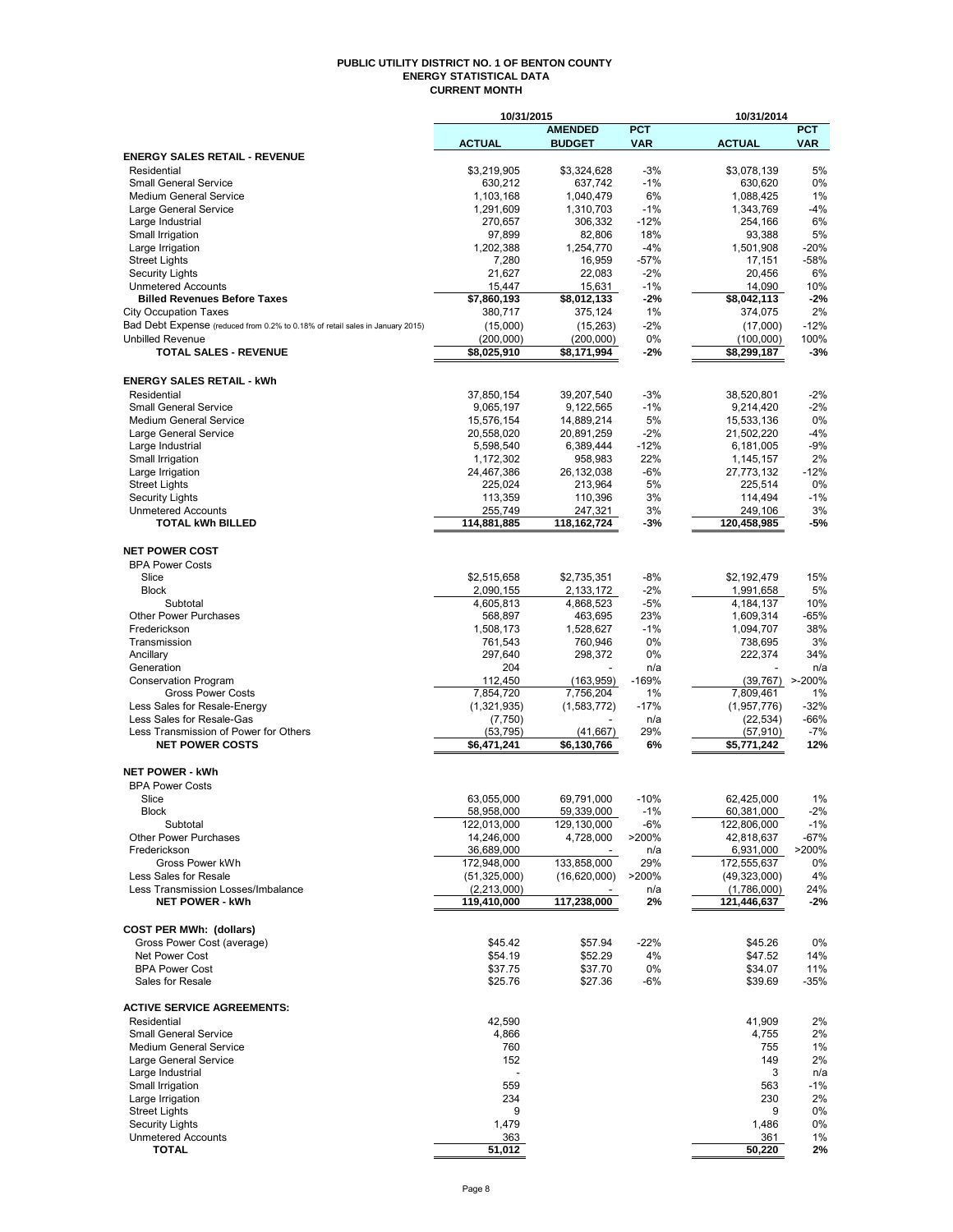#### **PUBLIC UTILITY DISTRICT NO. 1 OF BENTON COUNTY ENERGY STATISTICAL DATA YEAR TO DATE**

|                                                                               | 10/31/2015                 |                          |             | 10/31/2014               |             |  |
|-------------------------------------------------------------------------------|----------------------------|--------------------------|-------------|--------------------------|-------------|--|
|                                                                               |                            | <b>AMENDED</b>           | <b>PCT</b>  |                          | <b>PCT</b>  |  |
|                                                                               | <b>ACTUAL</b>              | <b>BUDGET</b>            | <b>VAR</b>  | <b>ACTUAL</b>            | <b>VAR</b>  |  |
| <b>ENERGY SALES RETAIL - REVENUE</b>                                          |                            |                          |             |                          |             |  |
| Residential                                                                   | \$41,767,977               | \$42.289.114             | $-1%$       | \$43,276,431             | $-3%$       |  |
| <b>Small General Service</b><br><b>Medium General Service</b>                 | 6,935,088<br>9,930,857     | 7,024,336<br>9,929,743   | $-1%$<br>0% | 7,063,263<br>9,829,341   | $-2%$<br>1% |  |
| Large General Service                                                         | 11,124,111                 | 11,163,292               | 0%          | 11,085,485               | 0%          |  |
| Large Industrial                                                              | 2,515,789                  | 2,513,199                | 0%          | 2.606.661                | $-3%$       |  |
| Small Irrigation                                                              | 990,033                    | 992,867                  | 0%          | 1,016,524                | $-3%$       |  |
| Large Irrigation                                                              | 21,054,816                 | 21,662,943               | $-3%$       | 21,538,326               | $-2%$       |  |
| <b>Street Lights</b>                                                          | 162,397                    | 171,007                  | $-5%$       | 174,350                  | $-7%$       |  |
| <b>Security Lights</b>                                                        | 205,093                    | 208,314                  | $-2%$       | 198,920                  | 3%          |  |
| <b>Unmetered Accounts</b>                                                     | 143,403                    | 144,441                  | $-1%$       | 140,237                  | 2%          |  |
| <b>Billed Revenues Before Taxes</b>                                           | \$94,829,563               | \$96,099,256             | $-1%$       | \$96,929,539             | $-2%$       |  |
| <b>City Occupation Taxes</b>                                                  | 4,361,218                  | 4,341,412                | 0%          | 4,465,548                | $-2%$       |  |
| Bad Debt Expense (reduced from 0.2% to 0.18% of retail sales in January 2015) | (185,000)                  | (182, 897)               | $1\%$       | (208,000)                | $-11%$      |  |
| <b>Unbilled Revenue</b>                                                       | (1,500,000)                | (1,500,000)              | 0%          | (2,200,000)              | $-32%$      |  |
| <b>TOTAL SALES - REVENUE</b>                                                  | \$97,505,781               | \$98,757,771             | $-1%$       | \$98,987,087             | $-1%$       |  |
|                                                                               |                            |                          |             |                          |             |  |
| <b>ENERGY SALES RETAIL - kWh</b>                                              |                            |                          |             |                          |             |  |
| Residential                                                                   | 543,033,090                | 549,864,094              | $-1%$       | 569,235,062              | $-5%$       |  |
| <b>Small General Service</b>                                                  | 102,262,135                | 103,468,438              | $-1%$       | 104,503,059              | $-2%$       |  |
| Medium General Service                                                        | 152,664,354                | 153, 112, 893            | 0%          | 151,592,515              | 1%          |  |
| Large General Service                                                         | 189,668,069                | 190,237,790              | 0%          | 188,264,960              | 1%          |  |
| Large Industrial                                                              | 55,800,260                 | 55,335,289               | 1%          | 59,821,445               | $-7%$       |  |
| Small Irrigation                                                              | 16,421,818                 | 16, 169, 186             | 2%          | 17,208,922               | $-5%$       |  |
| Large Irrigation                                                              | 448,148,228                | 464, 155, 093            | $-3%$       | 451,996,120              | $-1%$       |  |
| <b>Street Lights</b>                                                          | 2,253,600                  | 2,230,814                | 1%          | 2,269,621                | $-1%$       |  |
| <b>Security Lights</b>                                                        | 1,137,341                  | 1,128,132                | 1%          | 1,067,822                | 7%          |  |
| <b>Unmetered Accounts</b>                                                     | 2,508,518                  | 2,484,961                | 1%          | 2,482,290                | 1%          |  |
| <b>TOTAL kWh BILLED</b>                                                       | 1,513,897,413              | 1,538,186,690            | $-2%$       | 1,548,441,816            | $-2%$       |  |
|                                                                               |                            |                          |             |                          |             |  |
| <b>NET POWER COST</b>                                                         |                            |                          |             |                          |             |  |
| <b>BPA Power Costs</b>                                                        |                            |                          |             |                          |             |  |
| Slice                                                                         |                            |                          | 0%          | \$25,761,440             | $-1%$       |  |
| <b>Block</b>                                                                  | \$25,554,642<br>20,230,381 | \$25,626,340             | 1%          |                          | 4%          |  |
| Subtotal                                                                      | 45,785,023                 | 19,998,842<br>45,625,182 | 0%          | 19,493,092<br>45,254,532 | 1%          |  |
| Other Power Purchases                                                         |                            |                          | 5%          | 15,501,103               | $-25%$      |  |
| Frederickson                                                                  | 11,590,467                 | 11,037,026               |             |                          | 3%          |  |
| Transmission                                                                  | 11,922,421                 | 12,065,733               | -1%<br>1%   | 11,558,558               | 0%          |  |
|                                                                               | 7,449,924                  | 7,404,089                |             | 7,417,805                |             |  |
| Ancillary                                                                     | 3,301,349                  | 3,289,975                | 0%          | 3,352,634                | $-2%$       |  |
| Generation                                                                    | 204                        |                          | n/a         |                          | n/a         |  |
| <b>Conservation Program</b>                                                   | 727,654                    | 609,413                  | 19%         | 337,185                  | 116%        |  |
| <b>Gross Power Costs</b>                                                      | 80,777,042                 | 80,031,417               | 1%          | 83,421,817               | $-3%$       |  |
| Less Sales for Resale-Energy                                                  | (14, 455, 660)             | (15, 229, 330)           | -5%         | (18, 213, 457)           | $-21%$      |  |
| Less Sales for Resale-Gas                                                     | (112, 865)                 |                          | n/a         | (746, 404)               | $-85%$      |  |
| Less Transmission of Power for Others                                         | (515, 817)                 | (416, 667)               | 24%         | (492, 484)               | 5%          |  |
| <b>NET POWER COSTS</b>                                                        | \$65,692,701               | \$64,385,420             | 2%          | \$63,969,472             | 3%          |  |
|                                                                               |                            |                          |             |                          |             |  |
| <b>NET POWER - kWh</b>                                                        |                            |                          |             |                          |             |  |
| <b>BPA Power Costs</b>                                                        |                            |                          |             |                          |             |  |
| Slice                                                                         | 832,916,000                | 816,692,000              | 2%          | 916,614,000              | -9%         |  |
| <b>Block</b>                                                                  | 788,169,000                | 788,553,000              | $0\%$       | 766,217,000              | 3%          |  |
| Subtotal                                                                      | 1,621,085,000              | 1,605,245,000            | 1%          | 1,682,831,000            | $-4%$       |  |
| Other Power Purchases                                                         | 304,956,000                | 114,334,000              | 167%        | 376,798,740              | -19%        |  |
| Frederickson                                                                  | 203,294,000                | 110,400,000              | 84%         | 125,937,000              | 61%         |  |
| Gross Power kWh                                                               | 2,129,335,000              | 1,829,979,000            | 16%         | 2,185,566,740            | $-3%$       |  |
| Less Sales for Resale                                                         | (562, 928, 000)            | (240, 613, 000)          | 134%        | (594, 855, 000)          | -5%         |  |
| Less Transmission Losses/Imbalance                                            | (24,707,000)               | (7,399,000)              | >200%       | (29, 504, 000)           | $-16%$      |  |
| <b>NET POWER - kWh</b>                                                        | 1,541,700,000              | 1,581,967,000            | -3%         | 1,561,207,740            | -1%         |  |
|                                                                               |                            |                          |             |                          |             |  |
| <b>COST PER MWh: (dollars)</b>                                                |                            |                          |             |                          |             |  |
| Gross Power Cost (average)                                                    | \$37.94                    | \$43.73                  | $-13%$      | \$38.17                  | $-1%$       |  |
| Net Power Cost                                                                | \$42.61                    | \$40.70                  | 5%          | \$40.97                  | 4%          |  |
| <b>BPA Power Cost</b>                                                         | \$28.24                    | \$28.42                  | $-1%$       | \$26.89                  | 5%          |  |
| Sales for Resale                                                              | \$25.68                    | \$16.61                  | 55%         | \$30.62                  | -16%        |  |
| <b>AVERAGE ACTIVE SERVICE AGREEMENTS:</b>                                     |                            |                          |             |                          |             |  |
| Residential                                                                   | 42,312                     |                          |             | 41,707                   | 1%          |  |
| <b>Small General Service</b>                                                  | 4,818                      |                          |             | 4,733                    | 2%          |  |
| <b>Medium General Service</b>                                                 | 757                        |                          |             | 754                      | 0%          |  |
|                                                                               | 151                        |                          |             | 148                      | 2%          |  |
| Large General Service                                                         |                            |                          |             |                          |             |  |
| Large Industrial                                                              | 2                          |                          |             | 3                        | $-20%$      |  |
| Small Irrigation                                                              | 560                        |                          |             | 563                      | 0%          |  |
| Large Irrigation                                                              | 231                        |                          |             | 224                      | 3%          |  |
| <b>Street Lights</b>                                                          | 9                          |                          |             | 9                        | 0%          |  |
| <b>Security Lights</b>                                                        | 1,483                      |                          |             | 1,494                    | $-1%$       |  |
| <b>Unmetered Accounts</b><br><b>TOTAL</b>                                     | 362<br>50,685              |                          |             | 358<br>49,993            | 1%          |  |
|                                                                               |                            |                          |             |                          | 1%          |  |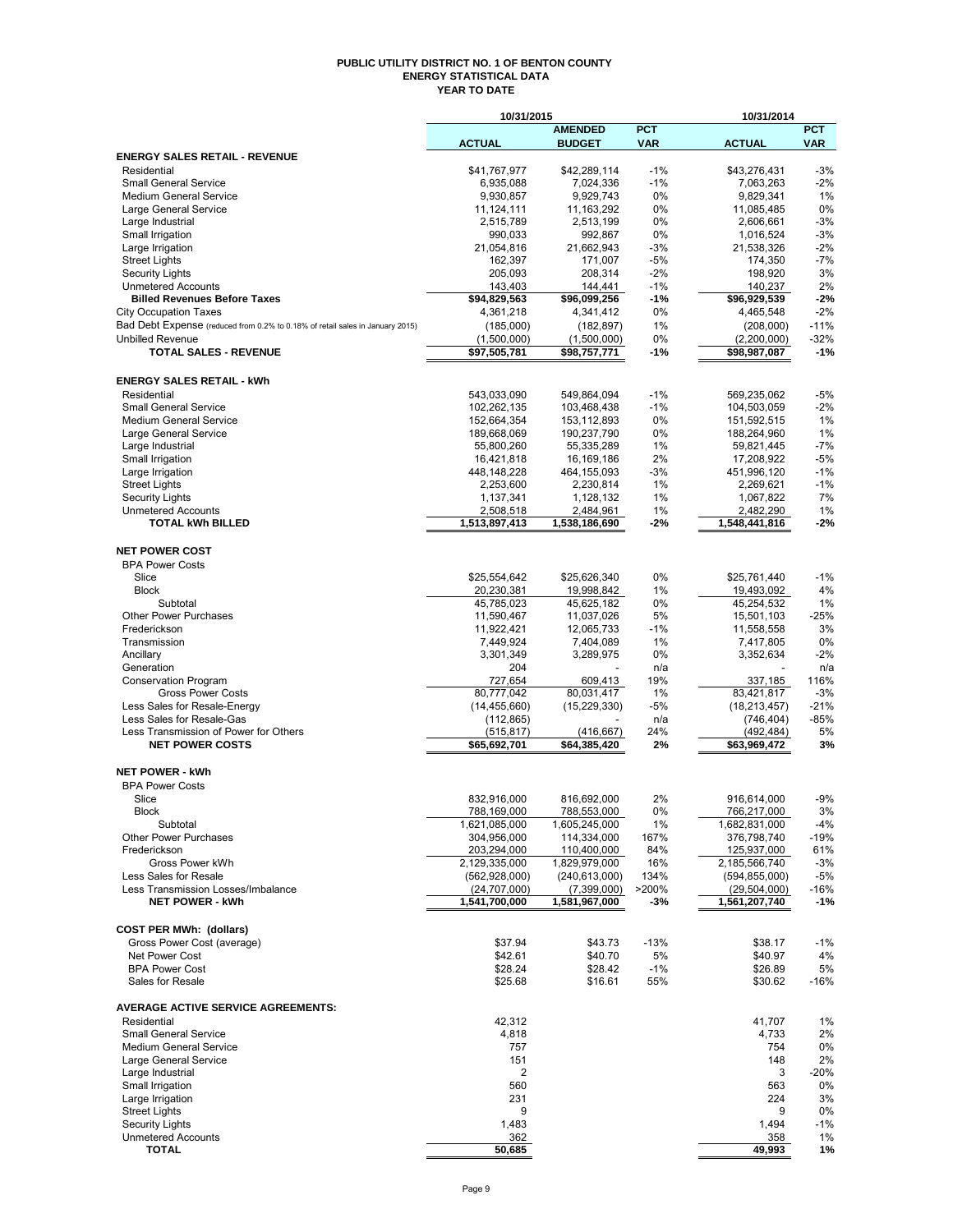#### **PUBLIC UTILITY DISTRICT NO. 1 OF BENTON COUNTY KWH SALES MONTHLY ACTIVITY**

|                                 | January                       | February                 | March                  | April                  | May                    | June                   | July                   | August                 | September              | October                | November     | December       | Total                    |
|---------------------------------|-------------------------------|--------------------------|------------------------|------------------------|------------------------|------------------------|------------------------|------------------------|------------------------|------------------------|--------------|----------------|--------------------------|
| <b>Residential</b>              |                               |                          |                        |                        |                        |                        |                        |                        |                        |                        |              |                |                          |
| 2011                            | 87,928,561                    | 74,994,510               | 66,362,298             | 56,496,440             | 44,658,070             | 38,780,815             | 45,214,732             | 49,562,439             | 53,301,689             | 40,235,412             | 51,381,140   | 79,037,233     | 687,953,339              |
| 2012                            | 88,212,383                    | 80,652,978               | 57,019,446             | 49,435,721             | 40,022,618             | 41,521,205             | 46,830,893             | 57,987,360             | 50,232,442             | 36,528,055             | 52,822,005   | 66,753,204     | 668,018,310              |
| 2013                            | 85,933,904                    | 77,488,047               | 56,513,417             | 48,071,841             | 41,520,865             | 42,301,535             | 51,932,912             | 59,463,795             | 53,272,213             | 41,006,176             | 52,879,427   | 87,502,483     | 697,886,615              |
| 2014                            | 90,995,045                    | 86,856,866               | 61,276,449             | 46,126,349             | 38,751,097             | 43,347,010             | 51,878,664             | 62,101,272             | 49,381,509             | 38,520,801             | 51, 127, 327 | 76,441,442     | 696,803,831              |
| 2015                            | 81,753,251                    | 70,842,807               | 51,195,817             | 43,964,172             | 38,845,198             | 48,995,659             | 62,750,008             | 58,699,674             | 48,136,350             | 37,850,154             |              |                | 543,033,090              |
| <b>Small General Service</b>    |                               |                          |                        |                        |                        |                        |                        |                        |                        |                        |              |                |                          |
| 2011                            | 11,059,833                    | 10,192,630               | 9,181,231              | 9,382,413              | 9,157,991              | 9,277,162              | 10,078,685             | 10,533,804             | 10,921,485             | 9,047,075              | 8,522,751    | 10,983,138     | 118,338,198              |
| 2012                            | 11,620,253                    | 11,081,244               | 8,731,569              | 8,613,151              | 9,186,607              | 9,378,977              | 10,247,220             | 11,671,124             | 11,202,911             | 8,464,869              | 9,293,606    | 9,929,524      | 119,421,055              |
| 2013                            | 11,394,724                    | 10,700,711               | 8,862,866              | 8,958,701              | 9,285,161              | 9,833,210              | 10,896,923             | 12,097,199             | 11,379,590             | 8,965,721              | 9,306,967    | 11,245,947     | 122,927,720              |
| 2014                            | 12,002,884                    | 11,773,687               | 9,247,968              | 8,838,271              | 8,960,528              | 10,069,805             | 10,898,332             | 12,390,218             | 11,106,946             | 9,214,420              | 9,056,203    | 10,725,578     | 124,284,840              |
| 2015                            | 11,273,647                    | 10,444,066               | 8,399,963              | 8,630,563              | 9,005,788              | 10,616,996             | 12,060,700             | 11,955,370             | 10,809,845             | 9,065,197              |              |                | 102,262,135              |
|                                 | <b>Medium General Service</b> |                          |                        |                        |                        |                        |                        |                        |                        |                        |              |                |                          |
| 2011                            | 15,884,076                    | 14,063,566               | 13,241,633             | 14,443,388             | 14, 171, 832           | 13,508,596             | 14,835,014             | 15,898,300             | 16,378,392             | 13,612,489             | 12,898,272   | 16,527,877     | 175,463,435              |
| 2012                            | 15,995,754                    | 14,843,947               | 12,863,785             | 13,464,357             | 13,553,914             | 14,103,136             | 14,973,817             | 16,437,847             | 16,513,370             | 14,079,820             | 14,709,116   | 14,459,816     | 175,998,679              |
| 2013                            | 15,375,716                    | 14,629,522               | 12,714,807             | 13,158,263             | 13,461,961             | 14,198,240             | 15,233,651             | 16,943,765             | 16, 157, 388           | 14,583,038             | 14,990,108   | 15,803,535     | 177,249,994              |
| 2014                            | 16,255,765                    | 16,174,267               | 13,320,761             | 13,438,288             | 13,403,247             | 14,808,800             | 15,526,971             | 17,145,841             | 15,985,439             | 15,533,136             | 14,950,232   | 15,501,055     | 182,043,802              |
| 2015                            | 15,719,991                    | 15,058,182               | 13,124,396             | 13,611,242             | 14,078,883             | 15,970,931             | 16,957,563             | 16,576,440             | 15,990,572             | 15,576,154             |              |                | 152,664,354              |
| <b>Large General Service</b>    |                               |                          |                        |                        |                        |                        |                        |                        |                        |                        |              |                |                          |
| 2011                            | 16,667,038                    | 16,211,666               | 15,328,400             | 17,016,972             | 16,378,040             | 16,603,740             | 17,087,020             | 17,842,100             | 20,127,280             | 18,812,860             | 16,068,160   | 21,525,480     | 209,668,756              |
| 2012                            | 17,752,480                    | 17,246,280               | 15,614,938             | 17,276,652             | 17,948,285             | 17,269,044             | 17,262,035             | 20,169,040             | 19,875,000             | 19,266,300             | 20,172,401   | 17,524,790     | 217, 377, 245            |
| 2013                            | 18,363,206                    | 16,370,904               | 16,064,720             | 17,280,008             | 17,300,043             | 17,480,703             | 18,704,243             | 20,956,543             | 20,230,220             | 19,362,880             | 19,518,760   | 17,683,240     | 219,315,470              |
| 2014                            | 18,043,140                    | 18,004,500               | 16,529,440             | 16,641,080             | 17,175,060             | 18,408,820             | 19,689,940             | 21,264,420             | 21,006,340             | 21,502,220             | 19,841,340   | 18,573,000     | 226,679,300              |
| 2015                            | 17,888,911                    | 17,212,717               | 16,213,065             | 17,278,183             | 17,939,803             | 19,595,384             | 20,935,183             | 20,741,663             | 21,305,140             | 20,558,020             |              |                | 189,668,069              |
| Large Industrial                |                               |                          |                        |                        |                        |                        |                        |                        |                        |                        |              |                |                          |
| 2011                            | 6,299,710                     | 4,802,485                | 6,254,835              | 4,856,705              | 6,011,530              | 5,928,790              | 6,292,475              | 6,387,425              | 5,827,005              | 3,302,090              | 2,967,790    | 6,479,970      | 65,410,810               |
| 2012                            | 6,484,220                     | 5,701,260                | 6,243,370              | 6,036,840              | 5,596,185              | 5,463,635              | 5,815,140              | 6,333,690              | 4,362,805              | 6,313,930              | 6,307,555    | 5,916,535      | 70,575,165               |
| 2013                            | 6,303,530                     | 5,690,550                | 5,970,720              | 6,363,470              | 6,331,645              | 6,273,940              | 6,074,935              | 6,052,520              | 3,037,994              | 6,374,590              | 4,922,960    | 6,405,925      | 69,802,779               |
| 2014<br>2015                    | 6,203,055<br>5,597,495        | 5,695,020<br>5,394,485   | 6,141,110<br>5,337,365 | 5,917,690<br>5,784,330 | 6,227,320<br>5,632,340 | 6,005,800<br>5,678,570 | 6,111,425<br>4,981,620 | 6,258,875<br>6,171,695 | 5,080,145<br>5,623,820 | 6,181,005<br>5,598,540 | 6,125,825    | 5,922,215      | 71,869,485<br>55,800,260 |
|                                 |                               |                          |                        |                        |                        |                        |                        |                        |                        |                        |              |                |                          |
| <b>Small Irrigation</b><br>2011 | 3,723                         | 2,907                    | 337,065                | 903,922                | 1,753,860              | 2,125,131              | 2,842,380              | 3,157,391              | 2,260,605              | 1,098,718              | 113,937      | 6,895          | 14,606,534               |
| 2012                            | 98                            | 8                        | 300,470                | 947,657                | 2,146,900              | 2,179,098              | 3,052,837              | 3,270,042              | 2,207,181              | 1,058,286              | 2,284        | $\overline{7}$ | 15,164,868               |
| 2013                            | 101                           | $\overline{\phantom{a}}$ | 480,748                | 1,347,003              | 2,288,143              | 2,390,103              | 3,152,789              | 2,941,397              | 1,826,383              | 742,890                | 41,696       | 30             | 15,211,283               |
| 2014                            |                               |                          | 566,022                | 1,370,794              | 2,487,573              | 2,926,545              | 3,475,842              | 2,988,591              | 2,248,398              | 1,145,157              | (52)         |                | 17,208,870               |
| 2015                            |                               | 9                        | 648,290                | 1,481,286              | 2,159,616              | 2,668,782              | 3,213,086              | 3,002,663              | 2,075,784              | 1,172,302              |              |                | 16,421,818               |
| Large Irrigation                |                               |                          |                        |                        |                        |                        |                        |                        |                        |                        |              |                |                          |
| 2011                            | 58,069                        | 431,210                  | 4,512,419              | 21,126,273             | 36,909,547             | 72,058,616             | 86,862,127             | 84,616,557             | 40,855,201             | 14,327,819             | 5,400,066    | 234,854        | 367,392,758              |
| 2012                            | 527,285                       | 661,067                  | 6,815,749              | 22,601,004             | 63,674,660             | 58,919,819             | 83,415,022             | 75,956,400             | 37,124,484             | 18,674,352             | 1,931,662    | 271,944        | 370,573,448              |
| 2013                            | 259,061                       | 415,476                  | 10,346,643             | 24,726,514             | 62,939,428             | 75,510,554             | 97,242,342             | 66,591,892             | 27,504,705             | 18,933,975             | 5,069,220    | (2, 131, 722)  | 387,408,088              |
| 2014                            | 247,328                       | 266,769                  | 11,959,400             | 40,053,677             | 68,929,139             | 94,789,557             | 102,773,871            | 67,085,339             | 38,117,908             | 27,773,132             | 3,179,515    | 258,931        | 455,434,566              |
| 2015                            | 214,532                       | 210,554                  | 14,636,633             | 39,362,242             | 61,259,905             | 103,842,869            | 98,850,190             | 67,471,445             | 37,832,472             | 24,467,386             |              |                | 448,148,228              |
| <b>Street Lights</b>            |                               |                          |                        |                        |                        |                        |                        |                        |                        |                        |              |                |                          |
| 2011                            | 447,437                       | 447,617                  | 447,617                | 447,905                | 447,905                | 471,089                | 471,071                | 469,991                | 469,991                | 470,063                | 470,675      | 470,680        | 5,532,041                |
| 2012                            | 432,872                       | 432,872                  | 398,337                | 356,249                | 346,935                | 339,628                | 339,628                | 327,569                | 309,982                | 300,873                | 285,170      | 266,257        | 4,136,372                |
| 2013                            | 229,267                       | 229,267                  | 229,161                | 229,161                | 229,161                | 229,161                | 229,161                | 229,209                | 229,209                | 229,245                | 229,395      | 229,425        | 2,750,822                |
| 2014                            | 229,425                       | 229,425                  | 229,515                | 229,515                | 225,070                | 224,939                | 225,064                | 225,640                | 225,514                | 225,514                | 225,298      | 225,586        | 2,720,505                |
| 2015                            | 225,624                       | 225,624                  | 225,624                | 225,672                | 225,672                | 225,672                | 224,880                | 224,880                | 224,928                | 225,024                |              |                | 2,253,600                |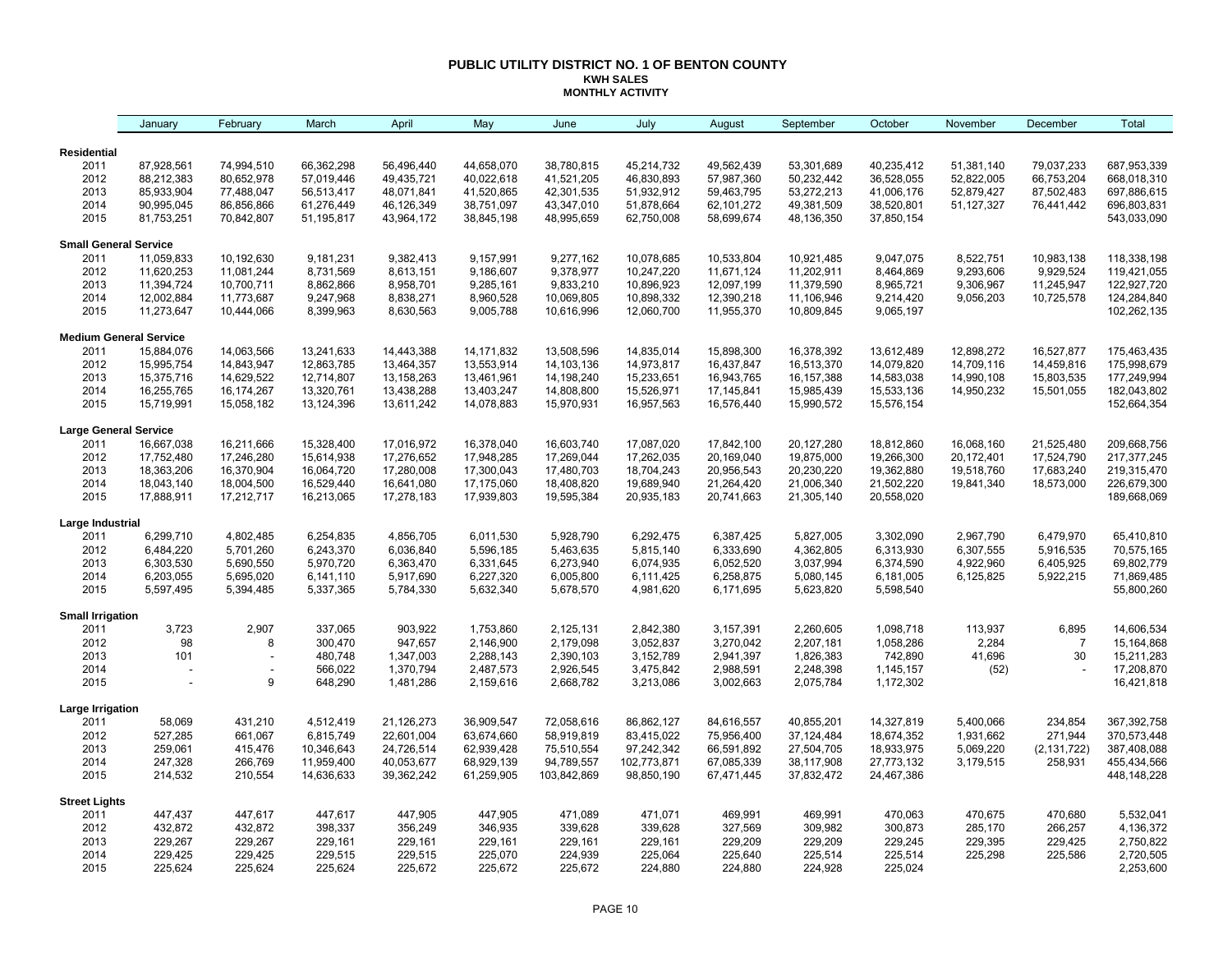#### **PUBLIC UTILITY DISTRICT NO. 1 OF BENTON COUNTY KWH SALES MONTHLY ACTIVITY**

|                        | January     | February    | March       | April       | May         | June        | July        | August      | September     | October     | November    | December    | Total         |
|------------------------|-------------|-------------|-------------|-------------|-------------|-------------|-------------|-------------|---------------|-------------|-------------|-------------|---------------|
| <b>Security Lights</b> |             |             |             |             |             |             |             |             |               |             |             |             |               |
| 2011                   | 90,387      | 90,567      | 90,675      | 90,675      | 90,747      | 91,323      | 90,855      | 90,207      | 90,315        | 90,315      | 90,315      | 90,459      | 1,086,840     |
| 2012                   | 90,387      | 90,459      | 90,387      | 90,423      | 90,135      | 90,099      | 90,135      | 90,135      | 90,135        | 90,873      | 90,765      | 89,811      | 1,083,744     |
| 2013                   | 104,964     | 104,964     | 105,351     | 105,258     | 105,222     | 105,163     | 105,163     | 104,948     | 104,561       | 104,346     | 103,807     | 103,678     | 1,257,425     |
| 2014                   | 103,678     | 103,678     | 103,420     | 103,377     | 103,334     | 103,248     | 103,476     | 114,623     | 114,494       | 114,494     | 114.444     | 114,430     | 1,296,696     |
| 2015                   | 114,451     | 114,408     | 114,073     | 113,696     | 113,531     | 113,488     | 113,488     | 113,445     | 113,402       | 113,359     |             |             | 1,137,341     |
| <b>Unmetered</b>       |             |             |             |             |             |             |             |             |               |             |             |             |               |
| 2011                   | 243,193     | 243,193     | 243,193     | 243,193     | 242,209     | 242,209     | 242,324     | 242,154     | 242,154       | 242,154     | 241,579     | 241,464     | 2,909,019     |
| 2012                   | 241,464     | 241,464     | 244,466     | 244,466     | 244,466     | 244,472     | 244,472     | 244,472     | 244,472       | 244,472     | 244,472     | 244,472     | 2,927,630     |
| 2013                   | 243,914     | 245,210     | 246,506     | 246,506     | 247,676     | 247,676     | 247,676     | 247,676     | 247,676       | 247,676     | 247,676     | 247,686     | 2,963,554     |
| 2014                   | 247,686     | 247,516     | 247,516     | 247,516     | 248,246     | 248,246     | 248,246     | 249,106     | 249,106       | 249,106     | 249,106     | 249,106     | 2,980,502     |
| 2015                   | 249,106     | 249,106     | 249,106     | 248,919     | 248,919     | 248,919     | 248,919     | 254,930     | 254,845       | 255,749     |             |             | 2,508,518     |
| Total                  |             |             |             |             |             |             |             |             |               |             |             |             |               |
| 2011                   | 138,682,027 | 121,480,351 | 115,999,366 | 125,007,886 | 129,821,731 | 159,087,471 | 184,016,683 | 188,800,368 | 150,474,117   | 101,238,995 | 98,154,685  | 135,598,050 | 648,361,730   |
| 2012                   | 141,357,196 | 130,951,579 | 108,322,517 | 119,066,520 | 152,810,705 | 149,509,113 | 182,271,199 | 192,487,679 | 142, 162, 782 | 105,021,830 | 105,859,036 | 115,456,360 | 645,276,516   |
| 2013                   | 138,208,387 | 125,874,651 | 111,534,939 | 120,486,725 | 153,709,305 | 168,570,285 | 203,819,795 | 185,628,944 | 133,989,939   | 110,550,537 | 107,310,016 | 137,090,227 | 696,773,750   |
| 2014                   | 144,328,006 | 139,351,728 | 119,621,601 | 132,966,557 | 156,510,614 | 190,932,770 | 210,931,831 | 189,823,925 | 143,515,799   | 120,458,985 | 104,869,238 | 128,011,343 | ,781,322,397  |
| 2015                   | 133,037,008 | 119,751,958 | 110,144,332 | 130,700,305 | 149,509,655 | 207,957,270 | 220,335,637 | 185,212,205 | 142,367,158   | 114,881,885 |             |             | 1,513,897,413 |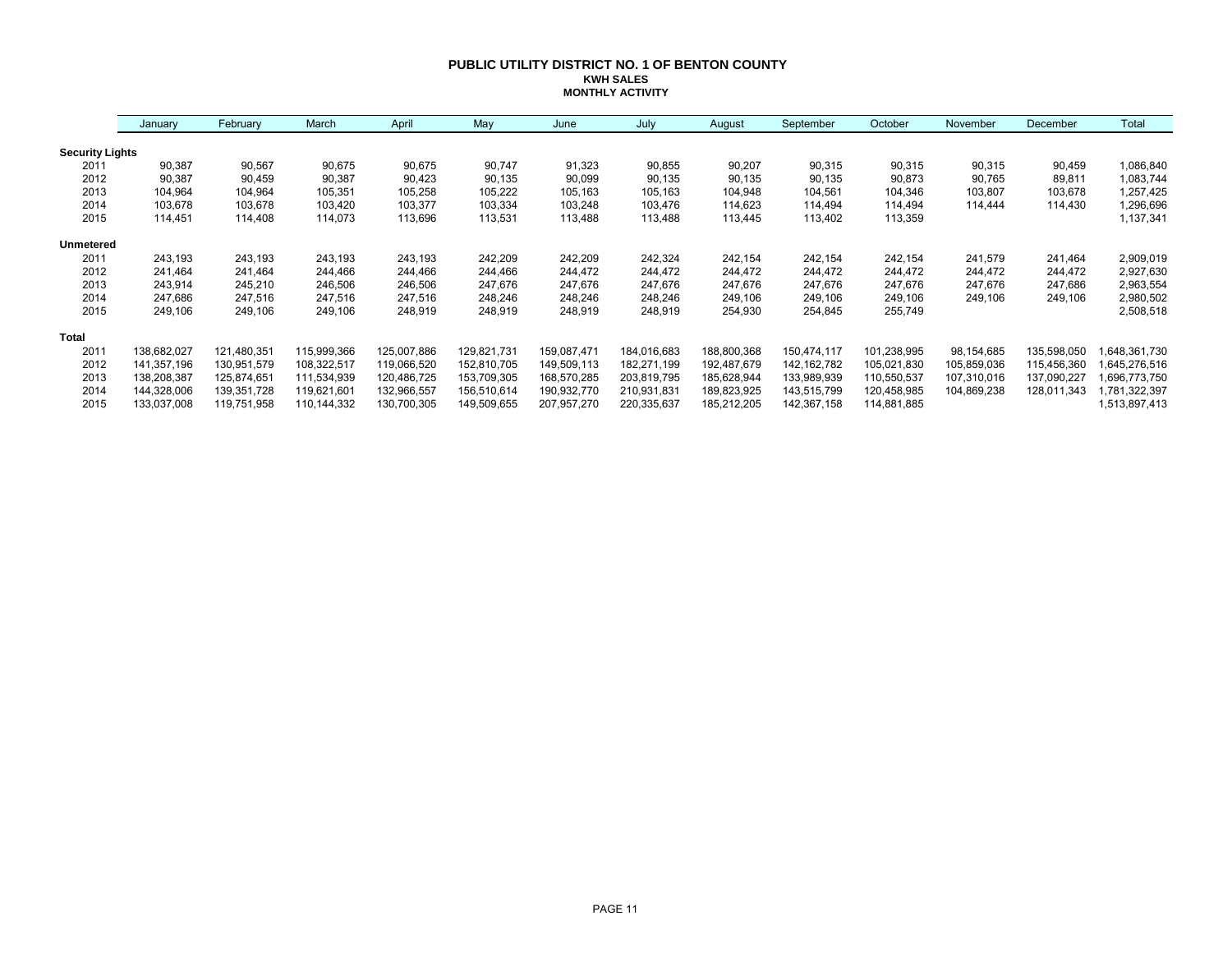### **PUBLIC UTILITY DISTRICT NO. 1 OF BENTON COUNTY CAPITAL ADDITIONS AND RETIREMENTS CURRENT MONTH**

|                                                               | <b>BALANCE</b>           |                          |                          | <b>BALANCE</b>           |
|---------------------------------------------------------------|--------------------------|--------------------------|--------------------------|--------------------------|
|                                                               | 9/30/2015                | <b>ADDITIONS</b>         | <b>RETIREMENTS</b>       | 10/31/2015               |
| <b>INTANGIBLE PLANT:</b>                                      |                          |                          |                          |                          |
| Organizations                                                 | \$28,379                 | \$0                      | \$0                      | \$28,379                 |
| Franchises & Consents                                         | 10,022                   |                          |                          | 10,022                   |
| Miscellaneous & Intangible Plant                              | 29,078                   | $\overline{\phantom{a}}$ | $\overline{\phantom{a}}$ | 29,078                   |
| <b>TOTAL</b>                                                  | 67,480                   | $\blacksquare$           |                          | 67,480                   |
|                                                               |                          |                          |                          |                          |
| <b>GENERATION PLANT:</b><br>Land & Land Rights                |                          |                          |                          |                          |
| Structures & Improvements                                     | 1,141,911                |                          |                          | 1,141,911                |
| <b>Fuel Holders &amp; Accessories</b>                         |                          |                          |                          |                          |
| <b>Other Electric Generation</b>                              | 261,940                  |                          |                          | 261,940                  |
| <b>Accessory Electric Equipment</b>                           |                          |                          |                          |                          |
| Miscellaneous Power Plant Equipment                           |                          | $\overline{\phantom{a}}$ |                          |                          |
| <b>TOTAL</b>                                                  | 1,403,851                | $\blacksquare$           |                          | 1,403,851                |
| <b>TRANSMISSION PLANT:</b>                                    |                          |                          |                          |                          |
| Land & Land Rights                                            | 156,400                  |                          |                          | 156,400                  |
| Clearing Land & Right Of Ways                                 | 25,544                   |                          |                          | 25,544                   |
| <b>Transmission Station Equipment</b>                         | 832,047                  |                          |                          | 832,047                  |
| <b>Towers &amp; Fixtures</b>                                  |                          |                          |                          |                          |
| Poles & Fixtures                                              | 3,976,615                |                          |                          | 3,976,615                |
| Overhead Conductor & Devices                                  | 3,021,163                |                          |                          | 3,021,163                |
| <b>TOTAL</b>                                                  | 8,011,769                |                          |                          | 8,011,769                |
| <b>DISTRIBUTION PLANT:</b>                                    |                          |                          |                          |                          |
| Land & Land Rights                                            | 1,637,659                | 4,474                    |                          | 1,642,134                |
| Structures & Improvements                                     | 295,502                  |                          |                          | 295,502                  |
| <b>Station Equipment</b>                                      | 38,282,865               |                          |                          | 38,282,865               |
| Poles, Towers & Fixtures                                      | 19,003,711               | 6,199                    |                          | 19,009,910               |
| Overhead Conductor & Devices                                  | 12,043,544               | 20,078                   |                          | 12,063,622               |
| <b>Underground Conduit</b>                                    | 32,174,823               | 65,775                   |                          | 32,240,598               |
| Underground Conductor & Devices                               | 42,122,584               | 61,973                   |                          | 42, 184, 557             |
| <b>Line Transformers</b>                                      | 28,287,843               | 50,777                   |                          | 28,338,620               |
| Services-Overhead                                             | 2,926,542                | 3,894                    |                          | 2,930,436                |
| Services-Underground                                          | 18,541,660               | 64,882                   |                          | 18,606,542               |
| <b>Meters</b>                                                 | 10,413,744<br>874,459    | 6,207                    |                          | 10,419,951               |
| Security Lighting<br><b>Street Lighting</b>                   | 760,609                  | (305)<br>(604)           |                          | 874,154<br>760,005       |
| <b>SCADA System</b>                                           | 2,044,540                |                          |                          | 2,044,540                |
| <b>TOTAL</b>                                                  | 209,410,084              | 283,350                  |                          | 209,693,433              |
|                                                               |                          |                          |                          |                          |
| <b>GENERAL PLANT:</b>                                         |                          |                          |                          |                          |
| Land & Land Rights                                            | 1,130,759                |                          |                          | 1,130,759                |
| Structures & Improvements<br>Information Systems & Technology | 18,252,191<br>15,695,362 | 81,362                   |                          | 18,252,191<br>15,776,724 |
| <b>Transportation Equipment</b>                               | 7,376,321                | (98, 630)                |                          | 7,277,690                |
| <b>Stores Equipment</b>                                       | 54,108                   |                          |                          | 54,108                   |
| Tools, Shop & Garage Equipment                                | 454,973                  |                          |                          | 454,973                  |
| Laboratory Equipment                                          | 535,877                  |                          |                          | 535,877                  |
| <b>Communication Equipment</b>                                | 2,400,115                | 1,053                    |                          | 2,401,168                |
| <b>Broadband Equipment</b>                                    | 18,350,475               | 75,951                   |                          | 18,426,426               |
| Miscellaneous Equipment                                       | 1,195,985                |                          |                          | 1,195,985                |
| <b>Other Capitalized Costs</b>                                | 10,640,063               | 64,941                   |                          | 10,705,004               |
| <b>TOTAL</b>                                                  | 76,086,227               | 124,677                  | $\blacksquare$           | 76,210,905               |
| TOTAL ELECTRIC PLANT ACCOUNTS                                 | 294,979,411              | 408,027                  |                          | 295,387,438              |
| <b>PLANT HELD FOR FUTURE USE</b>                              | 388,589                  |                          |                          | 388,589                  |
| <b>CONSTRUCTION WORK IN PROGRESS</b>                          | 2,538,352                | 731,241                  |                          | 3,269,593                |
| <b>TOTAL CAPITAL</b>                                          | \$297,906,352            | \$1,139,269              | \$0                      | \$299,045,620            |
|                                                               |                          | \$1,384,933              | <b>Budget</b>            |                          |

PAGE 12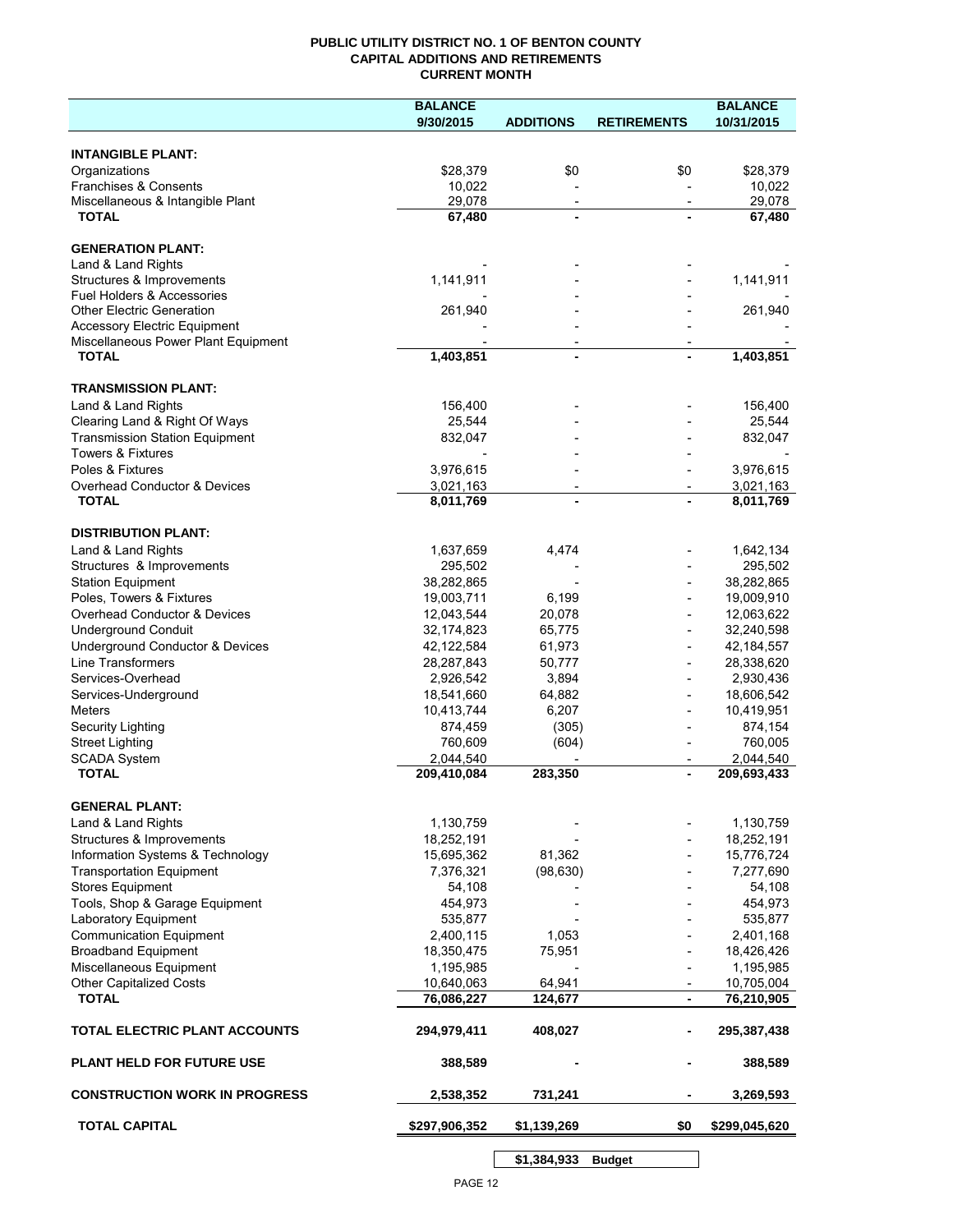## **PUBLIC UTILITY DISTRICT NO. 1 OF BENTON COUNTY CAPITAL ADDITIONS AND RETIREMENTS YEAR TO DATE**

|                                                           | <b>BALANCE</b>     |                          |                    | <b>BALANCE</b>     |
|-----------------------------------------------------------|--------------------|--------------------------|--------------------|--------------------|
|                                                           | 12/31/2014         | <b>ADDITIONS</b>         | <b>RETIREMENTS</b> | 10/31/2015         |
|                                                           |                    |                          |                    |                    |
| <b>INTANGIBLE PLANT:</b>                                  |                    |                          |                    |                    |
| Organizations                                             | \$28,379<br>10,022 | \$0                      | \$0                | \$28,379           |
| Franchises & Consents<br>Miscellaneous & Intangible Plant | 29,078             | $\overline{\phantom{a}}$ |                    | 10,022<br>29.078   |
| <b>TOTAL</b>                                              | 67,480             |                          |                    | 67,480             |
|                                                           |                    |                          |                    |                    |
| <b>GENERATION PLANT:</b>                                  |                    |                          |                    |                    |
| Land & Land Rights                                        |                    |                          |                    |                    |
| Structures & Improvements                                 | 1,141,911          |                          |                    | 1,141,911          |
| Fuel Holders & Accessories                                |                    |                          |                    |                    |
| <b>Other Electric Generation</b>                          | 261,940            |                          |                    | 261,940            |
| <b>Accessory Electric Equipment</b>                       |                    |                          |                    |                    |
| Miscellaneous Power Plant Equipment                       |                    |                          |                    |                    |
| <b>TOTAL</b>                                              | 1,403,851          | $\overline{a}$           |                    | 1,403,851          |
| <b>TRANSMISSION PLANT:</b>                                |                    |                          |                    |                    |
| Land & Land Rights                                        | 156,400            |                          |                    | 156,400            |
| Clearing Land & Right Of Ways                             | 25,544             |                          |                    | 25,544             |
| <b>Transmission Station Equipment</b>                     | 832,047            |                          |                    | 832,047            |
| <b>Towers &amp; Fixtures</b>                              |                    |                          |                    |                    |
| Poles & Fixtures                                          | 3,974,373          | 2,500                    | (259)              | 3,976,615          |
| Overhead Conductor & Devices                              | 3,010,644          | 24,392                   | (13, 873)          | 3,021,163          |
| <b>TOTAL</b>                                              | 7,999,008          | 26,892                   | (14, 131)          | 8,011,769          |
|                                                           |                    |                          |                    |                    |
| <b>DISTRIBUTION PLANT:</b>                                |                    |                          |                    |                    |
| Land & Land Rights                                        | 1,615,066          | 27,068                   |                    | 1,642,134          |
| Structures & Improvements                                 | 290,439            | 5,063                    |                    | 295,502            |
| <b>Station Equipment</b>                                  | 37,209,104         | 1,132,154                | (58, 394)          | 38,282,865         |
| Poles, Towers & Fixtures                                  | 18,688,917         | 455,230                  | (134, 237)         | 19,009,910         |
| Overhead Conductor & Devices                              | 11,758,715         | 356,831                  | (51, 925)          | 12,063,622         |
| <b>Underground Conduit</b>                                | 31,642,484         | 630,272                  | (32, 159)          | 32,240,598         |
| Underground Conductor & Devices                           | 41,409,423         | 1,059,042                | (283,909)          | 42, 184, 557       |
| Line Transformers                                         | 27,565,110         | 990,168                  | (216, 658)         | 28,338,620         |
| Services-Overhead                                         | 2,885,875          | 51,257                   | (6,696)            | 2,930,436          |
| Services-Underground                                      | 18,107,312         | 519,683                  | (20, 453)          | 18,606,542         |
| Meters                                                    | 10,226,191         | 193,760                  |                    | 10,419,951         |
| Security Lighting<br><b>Street Lighting</b>               | 876,499<br>761,403 | 4,624<br>(880)           | (6,969)<br>(518)   | 874,154<br>760,005 |
| <b>SCADA System</b>                                       | 2,007,957          | 36,583                   |                    | 2,044,540          |
| <b>TOTAL</b>                                              | 205,044,497        | 5,460,855                | (811, 918)         | 209,693,433        |
|                                                           |                    |                          |                    |                    |
| <b>GENERAL PLANT:</b>                                     |                    |                          |                    |                    |
| Land & Land Rights                                        | 1,130,759          |                          |                    | 1,130,759          |
| Structures & Improvements                                 | 18,229,463         | 22,728                   |                    | 18,252,191         |
| Information Systems & Technology                          | 15,412,631         | 364,093                  |                    | 15,776,724         |
| <b>Transportation Equipment</b>                           | 7,004,663          | 273,028                  |                    | 7,277,690          |
| <b>Stores Equipment</b>                                   | 54,108             |                          |                    | 54,108             |
| Tools, Shop & Garage Equipment                            | 454,973            |                          |                    | 454,973            |
| Laboratory Equipment                                      | 516,309            | 19.568                   |                    | 535,877            |
| <b>Communication Equipment</b>                            | 2,400,115          | 1,053                    |                    | 2,401,168          |
| <b>Broadband Equipment</b>                                | 17,844,162         | 582,264                  |                    | 18,426,426         |
| Miscellaneous Equipment                                   | 1,120,461          | 75,524                   |                    | 1,195,985          |
| Other Capitalized Costs<br><b>TOTAL</b>                   | 11,208,952         | 576,699                  | (1,080,647)        | 10,705,004         |
|                                                           | 75,376,596         | 1,914,957                | (1,080,647)        | 76,210,905         |
| TOTAL ELECTRIC PLANT ACCOUNTS                             | 289,891,432        | 7,402,703                | (1,906,697)        | 295,387,438        |
| <b>PLANT HELD FOR FUTURE USE</b>                          | 388,589            |                          |                    | 388,589            |
| <b>CONSTRUCTION WORK IN PROGRESS</b>                      | 1,502,261          | 1,767,332                |                    | 3,269,593          |
| <b>TOTAL CAPITAL</b>                                      | \$291,782,282      | \$9,170,035              | (\$1,906,697)      | \$299,045,620      |
|                                                           |                    |                          |                    |                    |

**\$11,655,034 Budget**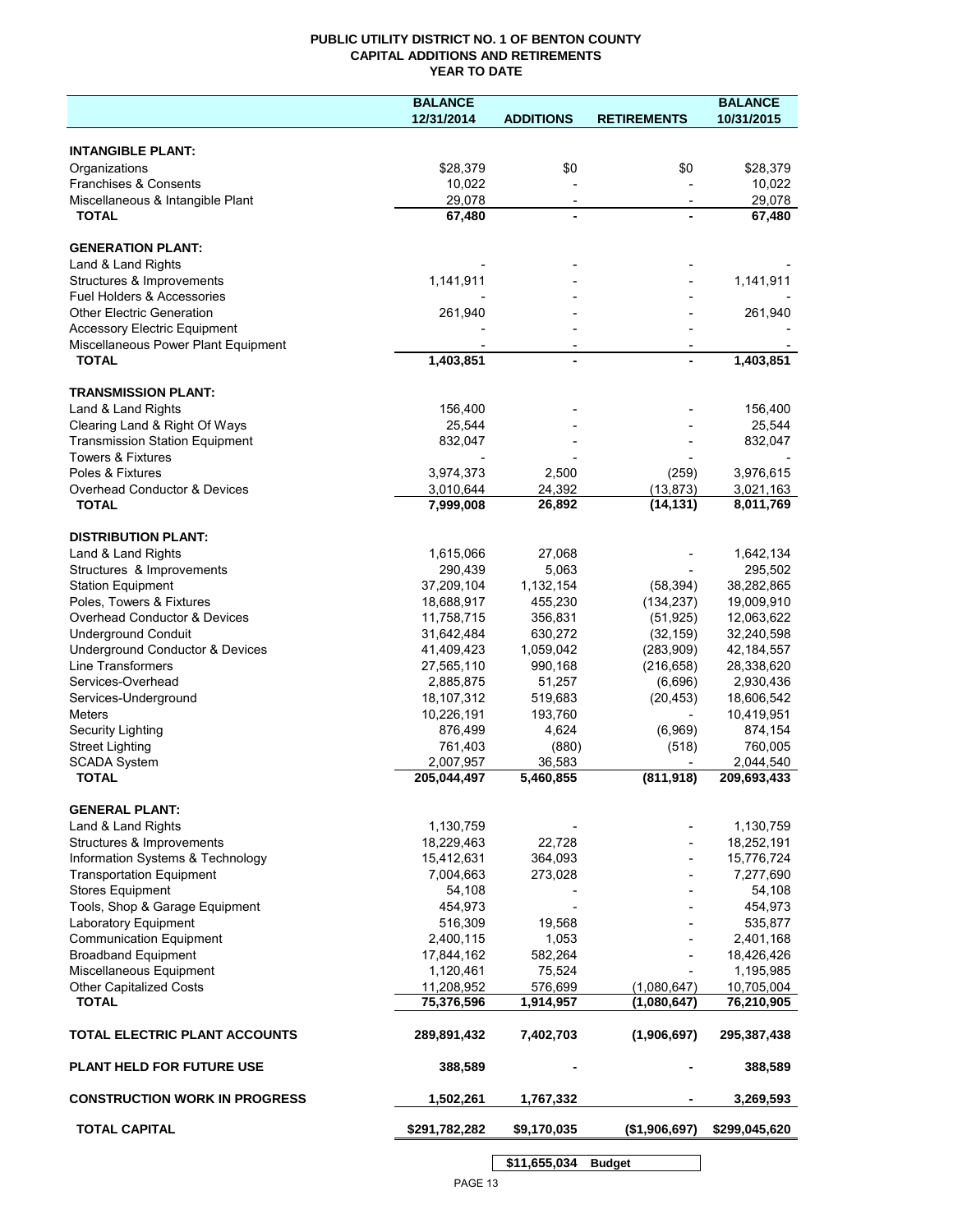## **PUBLIC UTILITY DISTRICT NO. 1 OF BENTON COUNTY STATEMENT OF CASH FLOWS**

|                                                                                                        | <b>YTD</b><br>10/31/2015       | <b>Monthly</b><br>10/31/2015 |
|--------------------------------------------------------------------------------------------------------|--------------------------------|------------------------------|
|                                                                                                        |                                |                              |
| <b>CASH FLOWS FROM OPERATING ACTIVITIES</b>                                                            |                                |                              |
| Cash Received from Customers and Counterparties                                                        | \$117,215,536                  | \$11,331,901                 |
| Cash Paid to Suppliers and Counterparties<br>Cash Paid to Employees                                    | (86, 244, 962)<br>(10,622,537) | (8, 243, 005)<br>(979, 671)  |
| <b>Taxes Paid</b>                                                                                      | (10, 469, 189)                 | (805, 329)                   |
| <b>Net Cash Provided by Operating Activities</b>                                                       | 9,878,848                      | 1,303,896                    |
|                                                                                                        |                                |                              |
| <b>CASH FLOWS FROM NONCAPITAL FINANCING ACTIVITIES</b>                                                 |                                |                              |
| Other Interest Expense                                                                                 | (43, 261)                      |                              |
| Net Cash Used by Noncapital Financing Activities                                                       | (43, 261)                      | $\frac{(9,711)}{(9,711)}$    |
| <b>CASH FLOWS FROM CAPITAL AND RELATED FINANCING ACTIVITIES</b>                                        |                                |                              |
| <b>Acquisition of Capital Assets</b>                                                                   | (8,705,839)                    | (1, 183, 789)                |
| Proceeds from Sale of Revenue Bonds                                                                    |                                |                              |
| Cash Defeasance Principal and Interest                                                                 |                                |                              |
| <b>Bond Principal Paid</b><br><b>Bond Interest Paid</b>                                                | (3,865,000)<br>(2,456,243)     | (3,865,000)                  |
| <b>Capital Contributions</b>                                                                           | 1,905,649                      | 703,556<br>132,258           |
| Sale of Assets                                                                                         | 57.956                         | 3,647                        |
| Net Cash Used by Capital and Related Financing Activities                                              | (13,063,477)                   | (4,209,328)                  |
| <b>CASH FLOWS FROM INVESTING ACTIVITIES</b>                                                            |                                |                              |
| Interest Income                                                                                        | 225,567                        | 33,641                       |
| Proceeds from Sale of Investments                                                                      | 12,986,020                     | 3,999,500                    |
| Purchase of Investments                                                                                | (6,997,000)                    |                              |
| Joint Venture Net Revenue (Expense)<br><b>Net Cash Provided by Investing Activities</b>                | 6,214,587                      | 4,033,141                    |
| NET INCREASE (DECREASE) IN CASH                                                                        | 2,986,697                      | 1,117,998                    |
| <b>CASH BALANCE, BEGINNING</b>                                                                         | \$25,640,377                   | \$27,509,076                 |
|                                                                                                        |                                |                              |
| <b>CASH BALANCE, ENDING</b>                                                                            | \$28,627,074                   | \$28,627,074                 |
|                                                                                                        |                                |                              |
| <b>RECONCILIATION OF NET OPERATING INCOME TO NET</b>                                                   |                                |                              |
| <b>CASH PROVIDED BY OPERATING ACTIVITIES</b>                                                           |                                |                              |
| <b>Net Operating Revenues</b>                                                                          | (\$3,909,811)                  | (\$1,686,476)                |
| Adjustments to reconcile net operating income to net cash                                              |                                |                              |
| provided by operating activities:                                                                      |                                |                              |
| Depreciation & Amortization                                                                            | 11,150,055                     | 1,017,651                    |
| <b>Unbilled Revenues</b>                                                                               | 1,500,000                      | 200,000                      |
| Misellaneous Other Revenue & Receipts                                                                  | 96,426                         | 4,296                        |
| Decrease (Increase) in Accounts Receivable<br>Decrease (Increase) in BPA Prepay Receivable             | 119,451<br>500,000             | 1,452,887<br>50,000          |
| Decrease (Increase) in Inventories                                                                     | (339, 024)                     | (23, 724)                    |
| Decrease (Increase) in Prepaid Expenses                                                                | 380,914                        | 92,731                       |
| Decrease (Increase) in Wholesale Power Receivable                                                      | 1,149,388                      | 236,514                      |
| Decrease (Increase) in Miscellaneous Assets                                                            | (303,038)                      | 72,450                       |
| Decrease (Increase) in Prepaid Expenses and Other Charges                                              | 1,173,704                      | 48,200                       |
| Decrease (Increase) in Deferred Derivative Outflows                                                    | (915,074)                      |                              |
| Increase (Decrease) in Deferred Derivative Inflows                                                     | (691, 704)                     |                              |
| Increase (Decrease) in Warrants Outstanding                                                            | (171, 590)                     | (185, 547)                   |
| Increase (Decrease) in Accounts Payable                                                                | (772, 679)                     | 1,578                        |
| Increase (Decrease) in Accrued Taxes Payable                                                           | (184, 969)                     | 65,683                       |
| Increase (Decrease) in Customer Deposits                                                               | (2,619)                        | 2,209                        |
| Increase (Decrease) in BPA Prepay Incentive Credit<br>Increase (Decrease) in Other Current Liabilities | (134, 380)<br>(5,624)          | (13, 438)<br>27,754          |
| Increase (Decrease) in Other Credits                                                                   | 1,239,422                      | (58, 872)                    |
| <b>Net Cash Provided by Operating Activities</b>                                                       | \$9,878,848                    | \$1,303,896                  |
|                                                                                                        |                                |                              |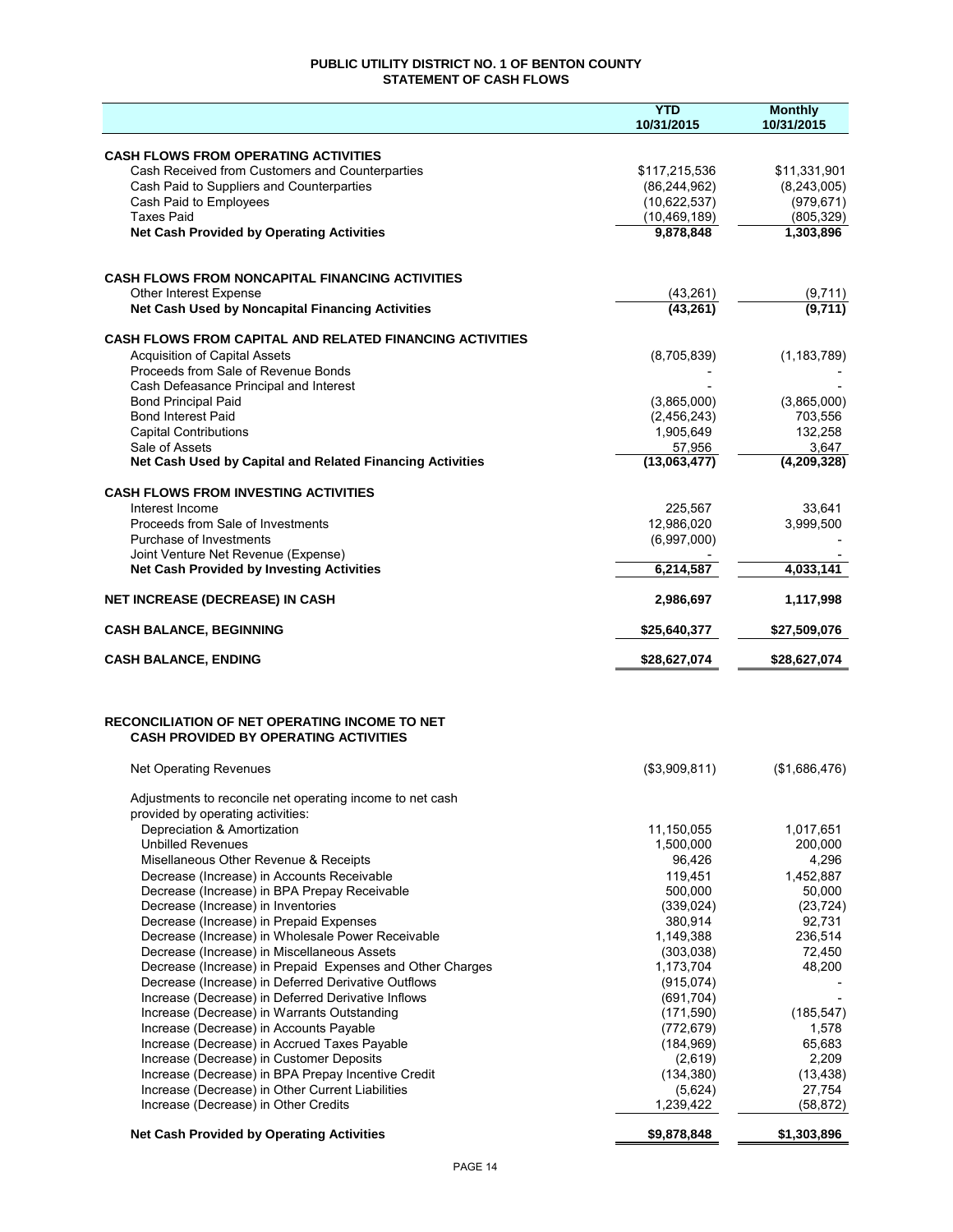#### **PUBLIC UTILITY DISTRICT NO. 1 OF BENTON COUNTY WEATHER STATISTICS October 31, 2015**



|        | <b>Average Precipitation</b> |      |         |       |      |      |      |      |             |      |      |      |        |  |  |
|--------|------------------------------|------|---------|-------|------|------|------|------|-------------|------|------|------|--------|--|--|
| Year   | Jan                          | Feb  | March   | April | May  | June | July | Aug  | <b>Sept</b> | Oct  | Nov  | Dec  | Annual |  |  |
| Normal | 0.94                         | 0.70 | 0.57    | 0.55  | 0.51 | 0.51 | 0.23 | 0.18 | 0.31        | 0.49 | 0.95 | 1.20 | 7.14   |  |  |
| 2015   | 0.67                         | 0.42 | 0.65    | 0.09  | . 49 | 0.13 | 0.05 | -    | 0.06        | 0.28 |      |      | 3.84   |  |  |
| 2014   | 0.37                         | 1.12 | $.00\,$ | 0.38  | 0.24 | 0.26 | 0.04 | 0.88 | 0.16        | 0.77 | 0.38 | 0.93 | 6.53   |  |  |



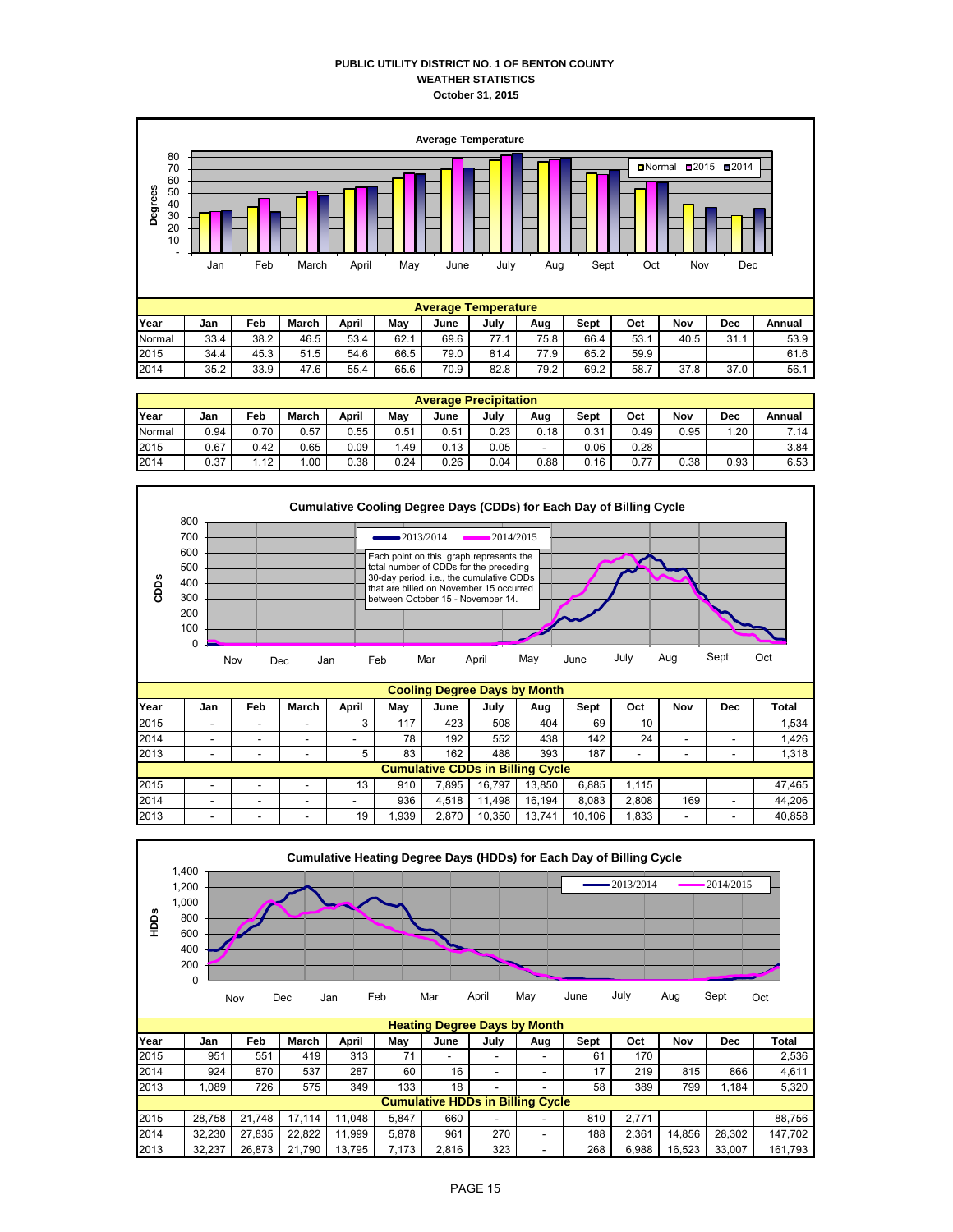#### **PUBLIC UTILITY DISTRICT NO. 1 OF BENTON COUNTY BROADBAND SUMMARY**

#### *October Highlights*

Two new U.S. Cellular sites near Prosser turned up, both 50Mbps connection on five year terms. The new Kennewick School District WAN was completed and starts the new seven year contract. We obtained a new 100Mbps connection for a three year term with Paterson School District. Paramount's new office on Columbia Park Trail is now on the fiber network.

|                                                             | <b>ACTUALS</b><br>2015 |                |           |                          |              |              |            |                |            |               |             |           |            |            |              |                          |                  |
|-------------------------------------------------------------|------------------------|----------------|-----------|--------------------------|--------------|--------------|------------|----------------|------------|---------------|-------------|-----------|------------|------------|--------------|--------------------------|------------------|
|                                                             |                        | <b>Amended</b> |           |                          |              |              |            |                |            |               |             |           |            |            |              | <b>Budget</b>            | <b>Inception</b> |
|                                                             | 2015 Budget            | <b>Budget</b>  | Jan       | Feb                      | <b>March</b> | <b>April</b> | May        | June           | July       | <b>August</b> | <b>Sept</b> | Oct       | <b>Nov</b> | <b>Dec</b> | <b>YTD</b>   | Variance                 | to Date          |
| <b>OPERATING REVENUES</b>                                   |                        |                |           |                          |              |              |            |                |            |               |             |           |            |            |              |                          |                  |
| Ethernet                                                    | 1,626,858              | 1,393,958      | \$117,860 | \$117,116                | \$110,458    | \$111,320    | \$111,984  | \$114,863      | \$117,708  | \$120,920     | \$118,435   | \$111,709 |            |            | \$1,152,372  | 241,586                  |                  |
| TDM                                                         | 146,284                | 146,284        | 12,031    | 12,031                   | 8,837        | 6,531        | 6,531      | 5,781          | 5,781      | 5,781         | 5,781       | 5,781     |            |            | \$74,866     | 71,418                   |                  |
| Wireless                                                    | $\blacksquare$         | $\sim$         | 39        | 39                       | 39           | 39           | 26         | 26             | 26         | 26            | 26          | 26        |            |            | \$312        | (312)                    |                  |
| Co-Location                                                 |                        |                | $\sim$    |                          | $\sim$       |              | $\sim$     | $\overline{a}$ | $\sim$     | $\sim$        | $\sim$      | $\sim$    |            |            | \$0          |                          |                  |
| Internet Transport Service                                  | 136,140                | 136,140        | 10,295    | 10,295                   | 10,295       | 10,295       | 10,295     | 10,295         | 10,295     | 10,427        | 11,219      | 11,312    |            |            | \$105,022    | 31,118                   |                  |
| <b>Fixed Wireless</b>                                       | 97,376                 | 97,376         | 7.646     | 7,600                    | 7,617        | 7,586        | 7,419      | 7.430          | 7,484      | 7,475         | 7,478       | 7,420     |            |            | \$75,155     | 22,221                   |                  |
| Broadband Revenue - Other                                   | 276,242                | 276,242        | 23,470    | 23,470                   | 23,470       | 23,470       | 23,470     | 23,470         | 23,470     | 23,470        | 23,470      | 47,315    |            |            | \$258,546    | 17,696                   |                  |
| Subtotal                                                    | 2,282,900              | 2,050,000      | 171,341   | 170,551                  | 160,717      | 159,241      | 159,725    | 161,865        | 164,763    | 168,099       | 166,409     | 183,563   |            |            | \$1,666,275  |                          |                  |
| NoaNet Maintenance Revenue                                  | $\blacksquare$         |                |           | 852                      |              | 590          | ÷.         |                |            |               | $\sim$      |           |            |            | \$1,441      |                          |                  |
| <b>Bad Debt Expense</b>                                     |                        |                |           |                          |              |              |            |                |            |               |             |           |            |            | \$0          |                          |                  |
| <b>Total Operating Revenues</b>                             | 2,282,900              | 2,050,000      | 171,341   | 171,403                  | 160,717      | 159,831      | 159,725    | 161,865        | 164,763    | 168,099       | 166,409     | 183,563   |            |            | \$1,667,716  | 382,284                  | 13,835,601       |
| <b>OPERATING EXPENSES</b>                                   |                        |                |           |                          |              |              |            |                |            |               |             |           |            |            |              |                          |                  |
| Marketing & Business Development                            | $\blacksquare$         |                |           |                          |              |              |            |                |            |               |             |           |            |            | \$0          |                          |                  |
| <b>General Expenses</b>                                     | 375,119                | 397,984        | 8.714     | 127,448                  | 92,063       | 59,272       | 62,482     | 39,649         | 127,451    | 41,344        | 62,956      | 55,965    |            |            | \$677,343    | (279, 359)               |                  |
| Other Maintenance                                           | 45,825                 | 172,784        | 3,207     | 5,141                    | 10,121       | 28,093       | 27,667     | 3,198          | 1,315      | 11,601        | 12,875      | 26,502    |            |            | \$129,719    | 43,065                   |                  |
| NOC Maintenance                                             | 398,251                | 398,251        | $\sim$    | $\overline{\phantom{a}}$ | ٠            | $\sim$       | $\sim$     | $\sim$         | $\sim$     | $\sim$        | $\sim$      | ÷.        |            |            | \$0          | 398,251                  |                  |
| Wireless Maintenance                                        | 1,149                  | 1,149          |           |                          | 598          | $\sim$       | $\sim$     | 810            | $\sim$     | $\sim$        | 3,339       | $\sim$    |            |            | \$4,747      | (3, 598)                 |                  |
| Subtotal                                                    | 820,344                | 970,168        | 11,921    | 132,589                  | 102,781      | 87,365       | 90,148     | 43,656         | 128,766    | 52,945        | 79,170      | 82,467    |            |            | \$811,809    | 158,359                  | 8,660,949        |
|                                                             |                        |                |           |                          |              |              |            |                |            |               |             |           |            |            |              |                          |                  |
| NoaNet Maintenance Expense                                  | 4,227                  | 4,227          |           | ÷,                       | 622          | $\sim$       | ÷,         |                | $\sim$     | $\sim$        | $\sim$      |           |            |            | \$622        | 3,605                    |                  |
| Depreciation                                                | 900,804                | 900,804        | 98,590    | 86.496                   | 86,923       | 83,814       | 81,440     | 81,712         | 82.144     | 82,806        | 83,231      | 83.429    |            |            | \$850,585    | 50,219                   | 8,642,077        |
| <b>Total Operating Expenses</b>                             | 1,725,375              | 1,875,199      | 110,511   | 219,085                  | 190,326      | 171,179      | 171,588    | 125,368        | 210,910    | 135,751       | 162,401     | 165,896   |            |            | \$1,663,016  | 212,183                  | 17,303,026       |
|                                                             |                        |                |           |                          |              |              |            |                |            |               |             |           |            |            |              |                          |                  |
| <b>OPERATING INCOME (LOSS)</b>                              | 557,525                | 174,801        | 60,830    | (47, 682)                | (29, 609)    | (11, 349)    | (11, 863)  | 36,497         | (46, 147)  | 32,348        | 4,008       | 17,667    |            |            | \$4,700      | 170,101                  | (3, 467, 424)    |
|                                                             |                        |                |           |                          |              |              |            |                |            |               |             |           |            |            |              |                          |                  |
| <b>NONOPERATING REVENUES &amp; EXPENSES</b>                 |                        |                |           |                          |              |              |            |                |            |               |             |           |            |            |              |                          |                  |
| Internal Interest due to Power Business Unit <sup>(1)</sup> | (373, 380)             | (373, 380)     | (30, 651) | (31, 741)                | (29, 496)    | (30, 466)    | (30, 333)  | (30, 256)      | (31,069)   | (30, 248)     | (29, 788)   | (31,064)  |            |            | (\$305, 112) | 68,268                   | (5,514,110)      |
|                                                             |                        |                |           |                          |              |              |            |                |            |               |             |           |            |            |              |                          |                  |
| <b>CAPITAL CONTRIBUTIONS</b>                                |                        |                |           |                          |              |              |            |                |            |               |             |           |            |            |              |                          |                  |
| Contributions in Aid of Broadband                           | 966,403                | 385,000        | 8,700     | 11,192                   | 2,500        | 4,508        | 24,947     | 49,990         | 54,400     | 500           | 144,250     | 8,614     |            |            | \$309,602    | (75, 398)                | 4,416,549        |
| <b>BTOP</b>                                                 |                        |                |           |                          |              |              |            |                |            |               |             |           |            |            |              |                          |                  |
|                                                             |                        |                |           |                          |              |              |            | $\sim$         | $\sim$     | $\sim$        | $\sim$      | $\sim$    |            |            | \$0          | $\overline{\phantom{a}}$ | 2,282,671        |
|                                                             |                        |                |           |                          |              |              |            |                |            |               |             |           |            |            |              |                          |                  |
| <b>INTERNAL NET INCOME (LOSS)</b>                           | \$1,150,548            | \$186,421      | \$38,879  | (\$68,231)               | (\$56,605)   | (\$37,306)   | (\$17,249) | \$56,231       | (\$22,816) | \$2,600       | 118,470     | (4,783)   |            |            | \$9,190      | \$162,971                | (\$2,282,314)    |
| <b>NOANET COSTS</b>                                         |                        |                |           |                          |              |              |            |                |            |               |             |           |            |            |              |                          |                  |
| <b>Member Assessments</b>                                   |                        |                |           |                          |              |              |            |                |            |               |             |           |            |            |              |                          | \$3,159,092      |
| Membership Support                                          |                        |                | 1,164     | 689                      | 122          | 356          | 491        |                |            | 431           | 1,162       | 261       |            |            | \$4,675      |                          | 112,110          |
|                                                             |                        |                | \$1,164   |                          |              |              | \$491      |                |            |               |             |           |            |            |              |                          |                  |
| <b>Total NoaNet Costs</b>                                   |                        |                |           | \$689                    | \$122        | \$356        |            |                |            | 430.52        | 1,161.74    | 261.30    |            |            | \$4,675      | (\$4,675)                | \$3,271,202      |
| <b>CAPITAL EXPENDITURES</b>                                 | \$1,596,604            | \$1,015,202    | \$12,471  | \$37,004                 | \$62,488     | \$24,448     | \$49,603   | \$142,511      | \$55,005   | \$104,238     | \$77,019    | \$534.622 |            |            | \$1,099.409  | (\$84,207)               | \$19,578.216     |

(1) Internal interest budget is estimated based on cash flow projections (an interest rate of 3.6% is being used).

(2) Includes excess of revenues over operating costs, capital expenditures and NoaNet assessments; excludes depreciation and internal interest to Electric System